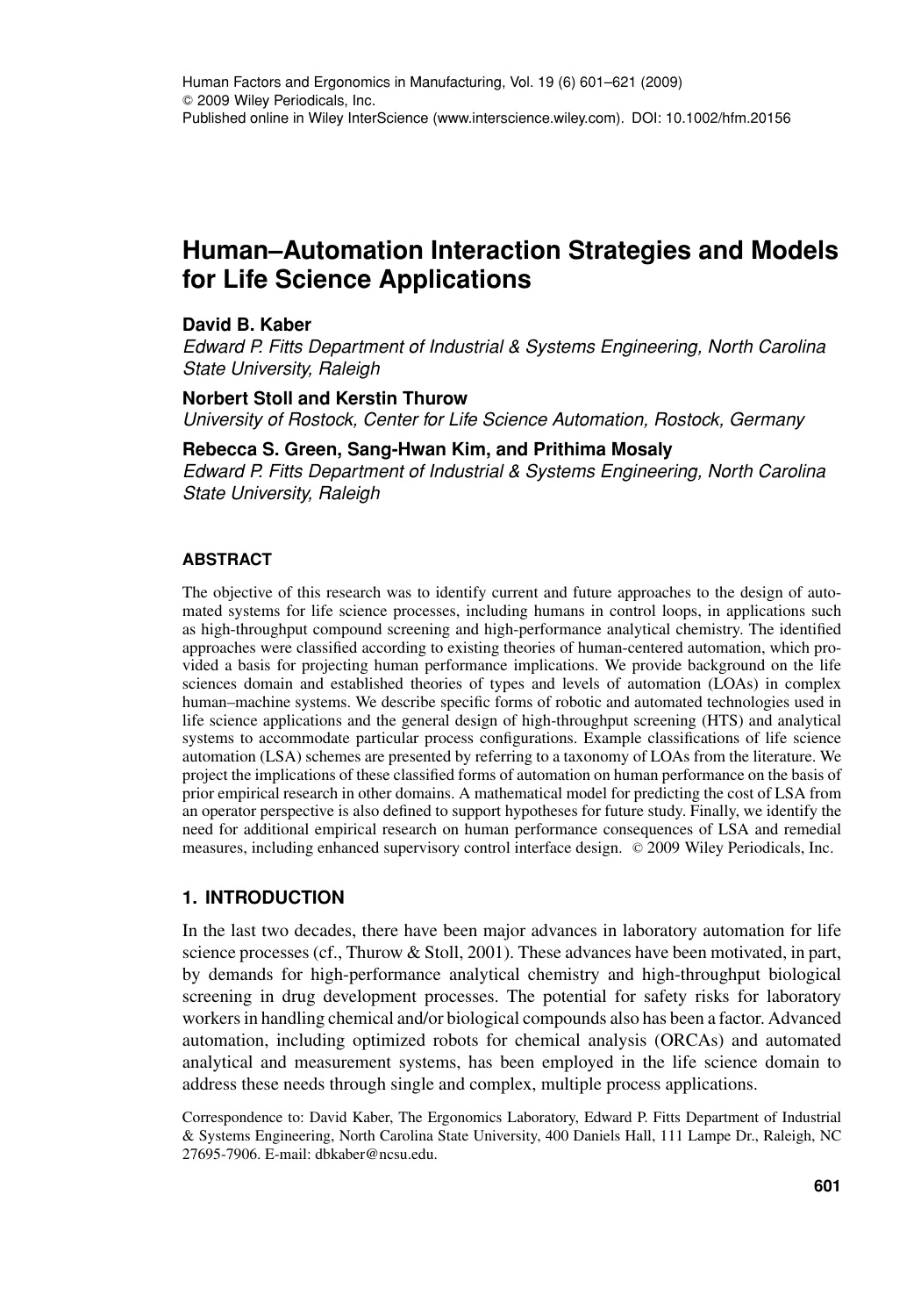## **1.1. Overview of High-Throughput Screening Applications**

High-throughput screening (HTS) of biological compounds involves a series of common tasks for the majority of tests (assays), including: 1) preparing samples, 2) assembling the assay, and 3) detecting "signals" or active compound under test conditions. Each of these operations requires an integrated system of automated devices that is typically structured in a multiple process line. Example equipment includes robots for moving samples, barcode scanners for tracking samples, liquid-handling devices for facilitating chemical assays, signal-detection devices for determining if a compound is useful, and incubation (heating) and storage devices to ensure that tests are conducted under proper conditions. (We present figures of many of these devices and integrated configurations in this article.) Samples, reagents, sample storage containers, and other consumables are supplied to the integrated system for processing.

Robots typically transport microculture plates to and from analytical devices on a process line. Commercial incubators and storage devices are typically designed to be compatible with robot manipulators. Liquid handling, or automated pipetting devices, may be used to fill microplates with enzyme substrates, test compound extracts, and other reagents for screening processes. These devices also integrate a variety of tools, such as different pipettors and grippers, to perform tasks, such as serial dilutions, washing or aspirating of pipettors, and liquid transfers between microculture plates. Process signal-detection devices are used for analytical measurements on compound samples (e.g., luminance and fluorescence tests) based on the target chemical reaction products identified by expert biochemists before the screening process. All automated devices are typically controlled in an assay protocol by an operator using a process control system (PCS).

### **1.2. Current Issues**

Although the development of such automated technologies has been considered important to accelerating the discovery of useful compounds for new drug therapies (cancer and virus medications, etc.), it also has led to dramatic changes in the role of human operators in laboratory environments. Laboratory workers, who were once involved in manual sample preparation and assay handling, have been replaced with automation and robots programmed to mimic model worker task performance. Operators that at one time worked with individual automated tools are now working as assay method developers transforming benchtop procedures for implementation on parallel, automated workstations (cf., Entzian et al., 2005). They are involved in programming, monitoring, and managing high-throughput processes as well as data analysis using laboratory information management systems (LIMS; Thurow, Göde, Dingerdissen, & Stoll, 2004).

The potential implications of this change on human performance recently have been studied in other work (Kaber, Segall, Green, Entzian, & Junginger, 2006). In general, laboratory automation has removed operators from direct process control, but it also has imposed high monitoring workload. The nature of automated operations has caused a change in the quality of operator workload from manual (physical) labor to more cognitive labor. This change occurs under time pressure, as laboratories typically have demanding test volume targets. There is a standing need to identify effective strategies for integrating life science automation (LSA) and humans by considering functional capabilities of systems, performance objectives, the potential implications of the automation on the operator, and cost.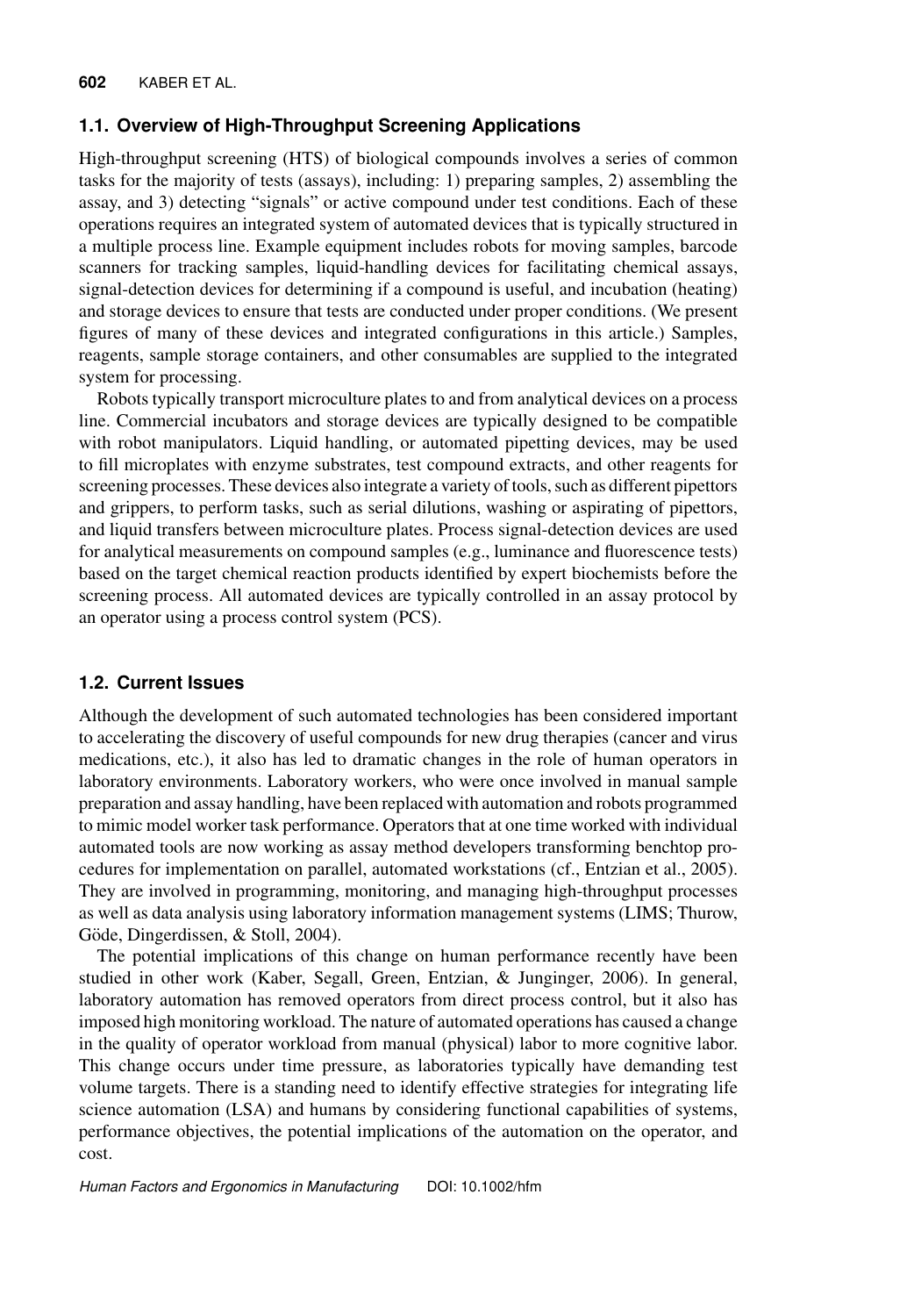## **1.3. Objectives**

This research reviewed relevant theories of human-centered automation (HCA) and identified current and future strategies in LSA for specific human-in-the-loop applications. These strategies were then classified in terms of levels of automation (LOAs), described in the existing theories. This classification allowed for projection of human performance implications of specific approaches to LSA, based on prior empirical research results. Recommendation was made as to how automation-induced problems in the life sciences domain could be addressed through new design strategies. Beyond this, a theoretical model for predicting the cost of LSA from an operator perspective was defined to support hypotheses for future study. Finally, future empirical research and complex system interface design needs were identified to address projected human–automation interaction pitfalls.

# **2. REVIEW OF HCA THEORIES**

Several theories of HCA previously have been presented in the human factors literature (Endsley, 1987; Kaber & Endsley, 1997; Parasuraman, Sheridan, & Wickens, 2000; Sheridan & Verplank, 1978). These theories have focused on identifying generic informationprocessing functions that can be performed by humans or machines and presenting function allocation schemes feasible in the context of complex systems (e.g., telerobots, automobiles, automated aircraft, air traffic control). Theoretical LOAs are defined in terms of the distribution of functions to a human or machine for performance.

# **2.1. Types of Automation**

Sanders and McCormick (1993) identified complex system information-processing functions that could be automated, including sensory processing (detection), perception and information storage (use of working or temporary memory stores), decision making (based on information analysis capabilities), and response selection. Parasuraman et al. (2000) also identified similar general automated system functions in their theory of types and LOAs, including information acquisition and analysis, decision selection, and action implementation. They said that each of these functions could be automated to varying degrees in the human–machine system design and development process. Kaber and Endsley (1997) also identified a general set of information-processing functions automated across existing complex systems, including monitoring, generating processing plans, and selecting and implementing options. They also considered the degree to which each of these functions is automated to be variable and that humans and computers might share functions.

# **2.2. LOAs**

By specifying which entity (human or computer) is responsible for each system function, Sheridan and Verplank (1978) described ten LOAs for underwater telerobot control, ranging from manual control (Level 1) to full automation (Level 10), including intermediate levels blending human and computer control. For example, the mid-level in Sheridan and Verplank's taxonomy involves the computer suggesting to a human a decision alternative and the computer executing the suggestion if the human approves. Higher intermediate LOAs involve human veto of computer decisions or automated system operation with feedback to the human upon request. This taxonomy of automation is focused on how the decision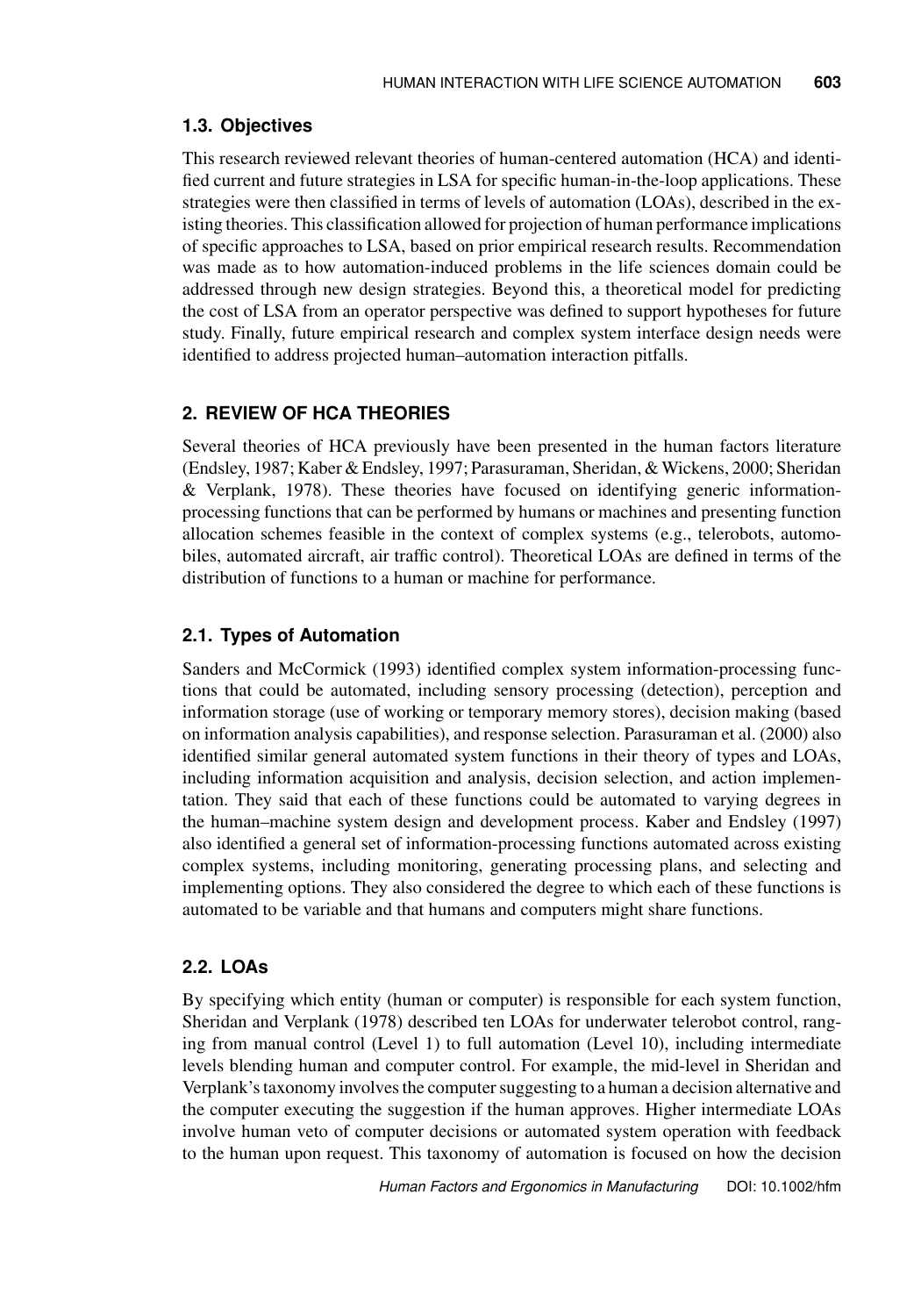|                              | <b>Information Processing Functions</b> |          |        |           |  |
|------------------------------|-----------------------------------------|----------|--------|-----------|--|
| Level of Automation          | Monitor                                 | Generate | Select | Implement |  |
| 1. Manual control            | н                                       | н        | н      | н         |  |
| 2. Action support            | H/C                                     | Н        | н      | H/C       |  |
| 3. Batch processing          | H/C                                     | Н        | н      | C         |  |
| 4. Shared control            | H/C                                     | H/C      | н      | H/C       |  |
| 5. Decision support          | H/C                                     | H/C      | н      | C         |  |
| 6. Blended decision making   | H/C                                     | H/C      | H/C    |           |  |
| 7. Rigid system              | H/C                                     | C        | н      |           |  |
| 8. Automated decision making | H/C                                     | H/C      | C      |           |  |
| 9. Supervisory control       | H/C                                     |          | C      |           |  |
| 10. Full automation          | C                                       |          |        |           |  |

TABLE 1. Kaber and Endsley's (1997) Taxonomy of LOAs

*Note.* H: human; C: computer.

selection function is allocated to a human or computer in automation design and the allocation of functions to an agent was exclusive.

Endsley (1987) also presented a taxonomy of LOAs developed in the context of human use of expert systems for automated systems control. She identified five functions that either the human operator or expert system could perform including "suggest," "concur," "veto," decide," and "act." Endsley presented five LOAs by structuring allocation of these roles to both servers ranging from "Manually" (human decides and acts with no assistance from the system) to "Full Automation" (expert system decides and acts with no operator interaction). Intermediary levels included "Decision Support" (human decides and acts under suggestions by the expert system), "Consensual AI" (expert system decides and acts with the concurrence of the operator), and "Monitored AI" (expert system decides and acts unless the human exercises veto authority).

Kaber and Endsley (1997) developed a ten-level taxonomy of automation similar to that of Sheridan and Verplank (1978), ranging from manual control to full automation (see Table 1). They sought to define intermediate modes of automation incorporating a planning function and to identify modes for supporting operator situation awareness (SA) and reducing workload. These modes included "batch processing" in which the human and computer jointly monitor the system, the human generates processing plans and decides which plan to use, and the computer implements the plan. This LOA is representative of forms of automation historically applied to life science processes. (We say more about this later.) Another higher intermediate LOA was "blended decision making," which involves joint human and computer monitoring of system states, generation of decision options, and selection followed by computer implementation. By making explicit how system monitoring, process planning, decision making, and response execution all can be assigned to an operator or computer or shared between the two, this taxonomy provides a high level of detail on "who" is doing "what" at each LOA.

More recently, Parasuraman et al. (2000) presented a similar LOA taxonomy that considered whether each of four general system functions identified earlier in this article were automated. The information acquisition, decision selection, and action implementation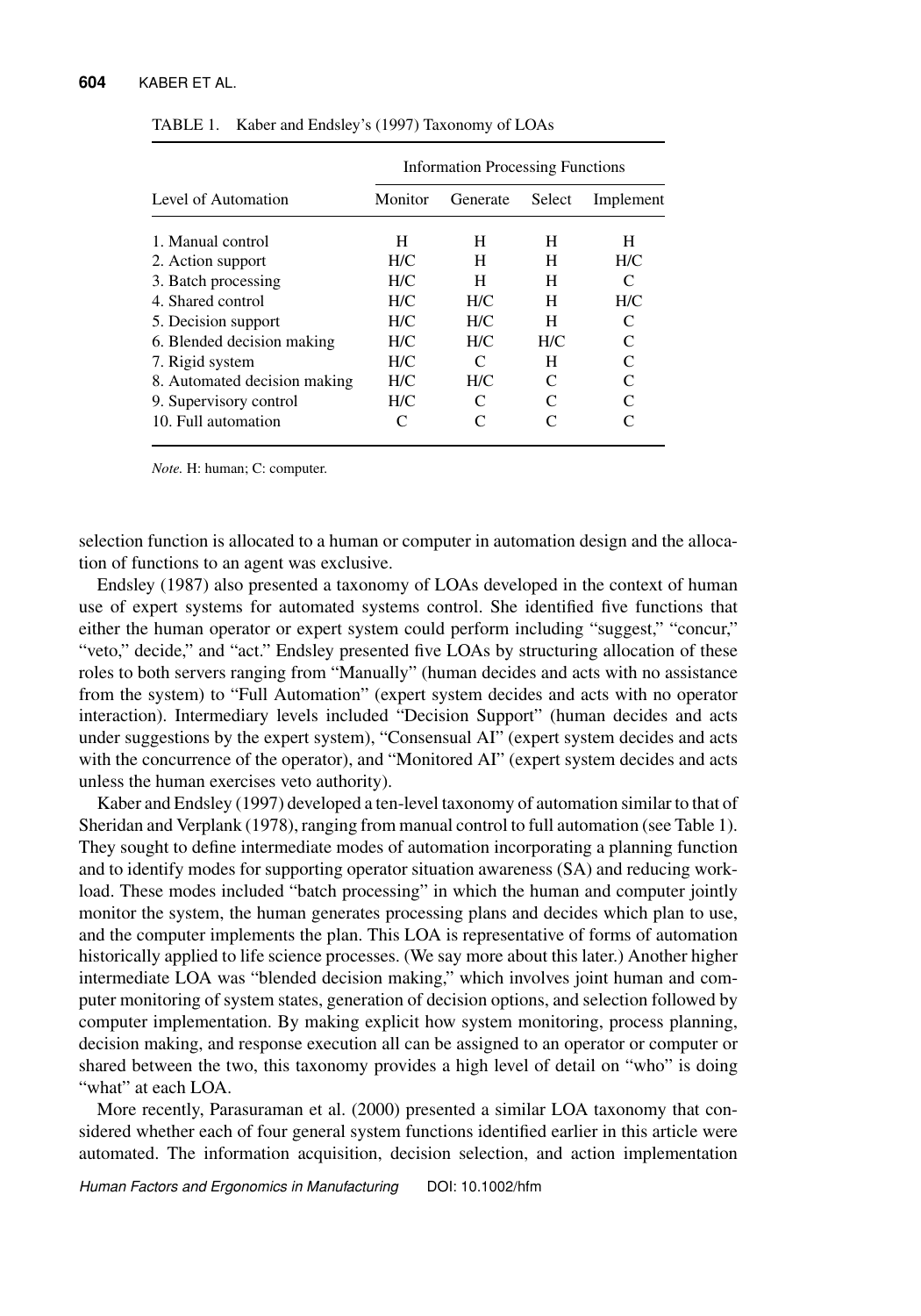functions of this model are comparable to the monitoring, selection, and implementation functions of Kaber and Endsley's (1997) taxonomy. However, this model does not explicitly consider the option generation (planning) function. Instead, it provides information analysis as a separate function to be automated. Parasuraman et al. (2000) did not explicitly identify LOAs, involving different distributions of functions to human and machine, but discussed how the degree of automation for each function could range from "low" to "high" along different continuums, depending on the function.

#### **2.3. LOAs and Human Performance**

Unfortunately, specifying the best LOA for a particular system and application does not turn out to be as straightforward as one might think. Parasuraman et al. (2000) identified several criteria for selecting among LOAs in complex systems design, including human performance, automation reliability, and cost associated with outcomes. Specific human performance criteria include the potential for operator complacency, vigilance decrements, loss of SA, and skill decay over time. To effectively use such criteria for LOA decisions, data on system performance are necessary or an elaborate iterative design process must be undertaken.

To provide a general basis for automation design decisions, some empirical studies have been conducted on human performance across multiple LOAs included in the taxonomies described earlier in text. Endsley and Kiris (1995) assessed the affect of the five LOAs formulated by Endsley (1987) on performance in use of a decision support tool for vehicle route navigation. They found that SA was lowest under full automation and only slightly lower under intermediate LOAs, as compared to completely manual task performance. They also demonstrated that lower SA correlated with performance decrements when the automation failed and operators were forced to perform the task manually.

Performance, workload, and SA implications of LOAs in Kaber and Endsley's (1997) taxonomy have been assessed through several studies using different types of tasks [Endsley & Kaber (1999)–radar monitoring; Kaber, Onal, & Endsley (2000)–telerobot control; Kaber & Endsley (2004)–air traffic control–related tasks]. Endsley and Kaber (1999) demonstrated that the batch-processing mode of automation (see Table 1) supported operator achievement of SA, as compared to manual control and full automation, under normal operating conditions; however, operator advanced planning for system performance and machine implementation led to increased error recovery times. Kaber, Onal, and Endsley (2000) demonstrated that the intermediate "decision support" mode of automation (also see Table 1), involving joint human and computer monitoring and generation of systemprocessing options, human decision making, and computer implementation of options, applied to telerobot control tasks served to increase SA and reduce workload. Similarly, other work (Kaber & Riley, 1999) has shown that periodic allocation of the blended decisionmaking mode of automation during manual control allowed for effective operator workload management within a predefined, desired range. In general, these studies have revealed that intermediate LOAs in complex systems control may have some benefit for SA and workload.

Parasuraman et al. (2000) also speculated about the implications of various LOAs in their taxonomy on human performance in the context of air traffic control tasks. They said that high-level information acquisition and analysis automation was possible with reliable computing technology and that high-level decision automation also could be used in lowrisk situations. High-risk tasks were considered to limit the use of decision automation.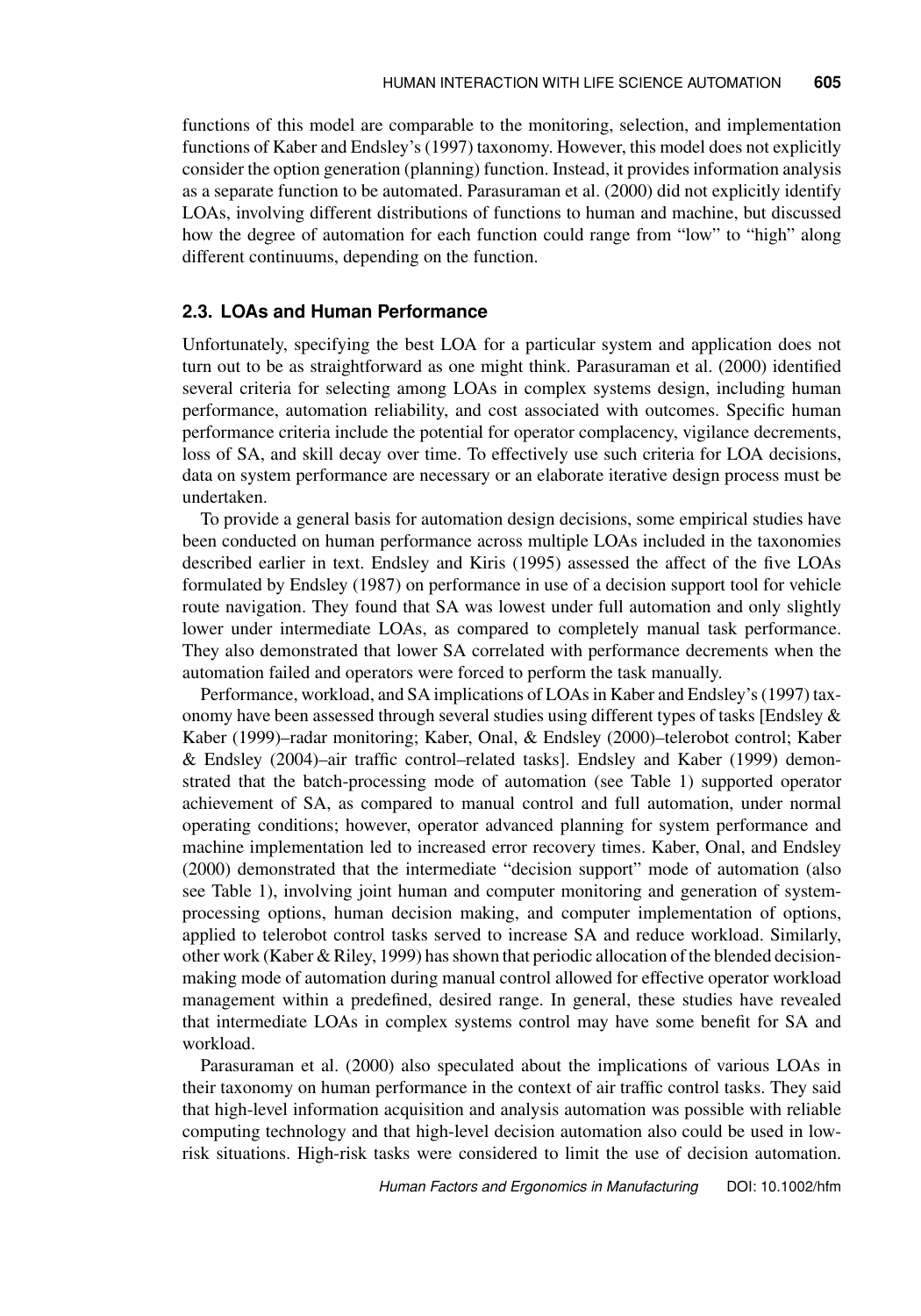They also recommended that when high-level decision automation is used, low-level action implementation automation is necessary to maintain operator involvement in the system control loops and for system state awareness. Adaptive automation of these functions and human information processing also has been investigated in an air traffic control–related tasks (Kaber et al., 2005). This research demonstrated that humans can more effectively adapt to and use automation applied to action implementation versus information analysis and decision automation.

In general, the taxonomies of automation presented in the literature can be useful for classifying real-world systems in various domains. Empirical research on human–automation interaction has demonstrated that both types and LOAs appear to play a critical role in cognitive processing and workload. The results of the studies mentioned can be generalized to different types of systems involving similar forms of human and machine informationprocessing functions or as a basis for predicting human performance consequences of new forms of automation in systems.

# **3. TYPES AND LEVELS OF LSA**

The automation systems used in life science processes can generally be grouped as: (1) laboratory robot-based systems for chemical, biological, and analytical applications; (2) liquid handling or pipetting systems; and (3) (catalytic) reaction technologies used to accelerate chemical reaction processes in substances. The PCS used to integrate these technologies also transmits device data to a LIMS for processing. The robots and pipetting machines represent "actuators" in this domain, and the PCS and LIMS represent "information technologies." The robots primarily facilitate material flow whereas the PCS and LIMS are critical to information flow. Automation of each of these flows may range from manual control to full automation with low, intermediate, and high levels blending human and machine (look ahead to Figure 4).

There are three general process scenarios to which automation can be applied in the life sciences domain, including: (1) a single process involving planning and control, an assay or chemical test, and data analysis; (2) multiple, simultaneous processes, all involving planning, testing, and data analysis stages; and (3) complex processes in which multiple planning, testing, and data analysis operations are completed simultaneously with interconnections among the processes creating dependencies. The second class of multiple simultaneous processes can be broken down further into: (a) processes that involve the use of equivalent systems/robots to perform operations of equivalent length under the control of equivalent software; and (b) processes using equivalent systems with different operation lengths or workflows. It is also possible to further decompose these processes into sets involving processing of the same material samples, but through the use of different systems. That is, the "means" are different for accomplishing the processes, but the "ends" are comparable. In systems involving multiple simultaneous automated processes, multiple PCSs are integrated with a single LIMS for exchange of process data and planning information. Related to this, by definition, the complex process class (mentioned earlier in text) involves the use of different systems with different workflows.

# **3.1. Automation for a Single Life Science Process**

The historical developments in LSA began with laboratory automation in analytical chemistry (i.e., integrated autosampling systems for chromatography and spectroscopy) and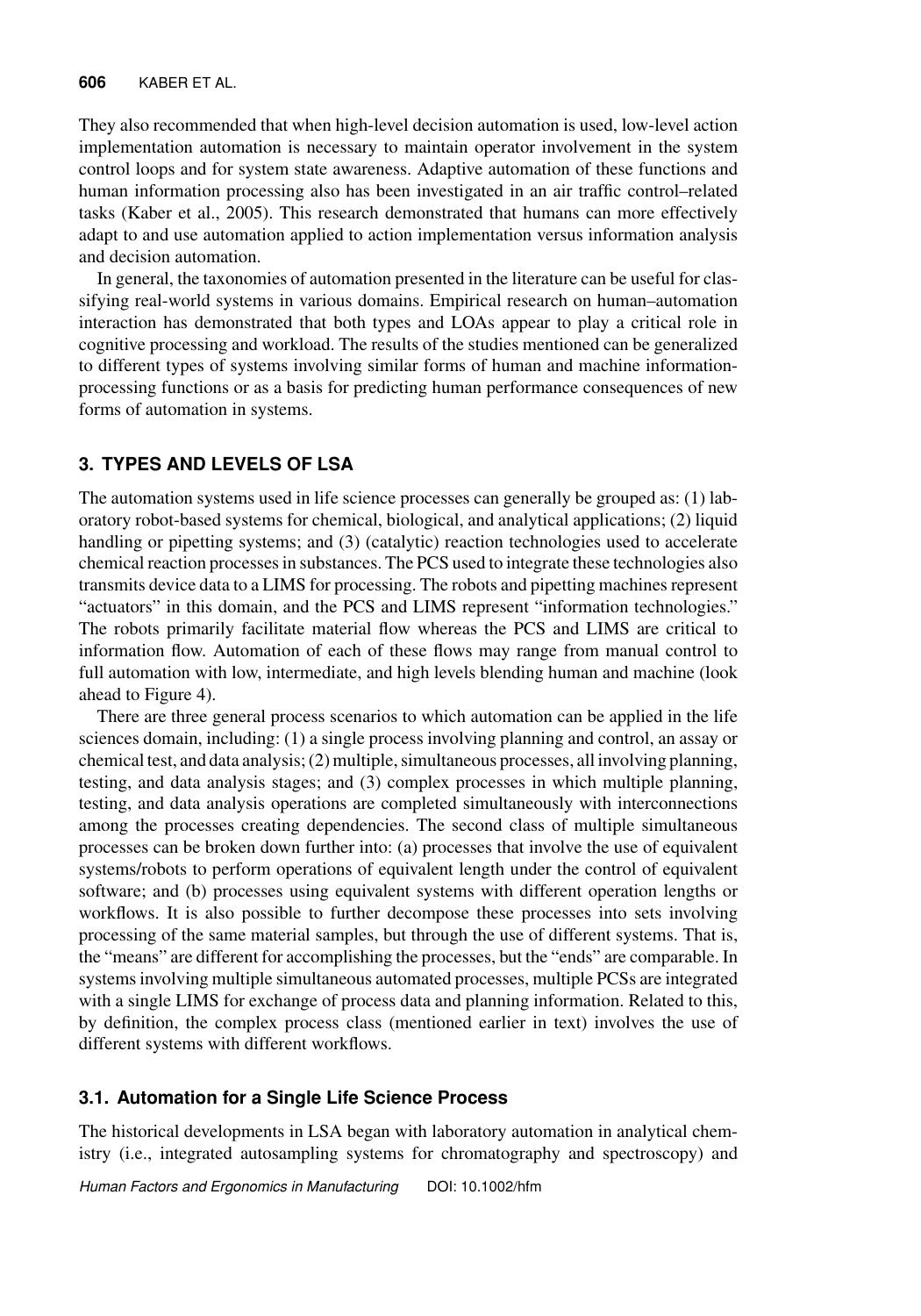

Figure 1 Model of an ORCA programmed for liquid dispensing.

gained significant momentum in the late 1980s and early 1990s with the development of enhanced laboratory robots. The first robotic approaches focused on classical industrial robots used in manufacturing processes. For example, Cartesian coordinate (*xyz*) robots were used for liquid sample handling and delivery. Chemists saw the robot as a kind of "universal" machine performing all functions needed in the automation of laboratory processes. Initially, the processes to which robots were applied also came from the field of analytical and environmental or combinatorial chemistry. The robots used in these processes had a high number of degrees of freedom to promote flexibility and to allow for many functions. Various companies, such as Hewlett Packard, developed ORCAs for liquid dispensing, sample containment procedures, and so forth (see Figure 1). In this stage of automation development, the human operator's role was focused on robot position programming, providing materials to the robot, and directly monitoring sample preparation processes. The operator would then move samples to other devices and manually coordinate an assay.

The application of automation in life sciences subsequently expanded to address problems in molecular biology. In general, laboratory automation systems became more complex. Implementations moved from centralized robot systems to distributed robots integrated with islands of automated analytical and measurement devices. For example, a single-vial handling robot (e.g., a CTC or Zymark system) might be integrated with a separate robot for sample containment (lid replacement), another device for sample weighing, and a sample shaker. The ORCA would be used for microculture plate transport among the various devices. This type of development followed a philosophy of creating automated laboratory workbenches. Distribution of the robotic systems allowed for more narrow specification of robot functions and the use of lower degree of freedom actuators in subsystems. For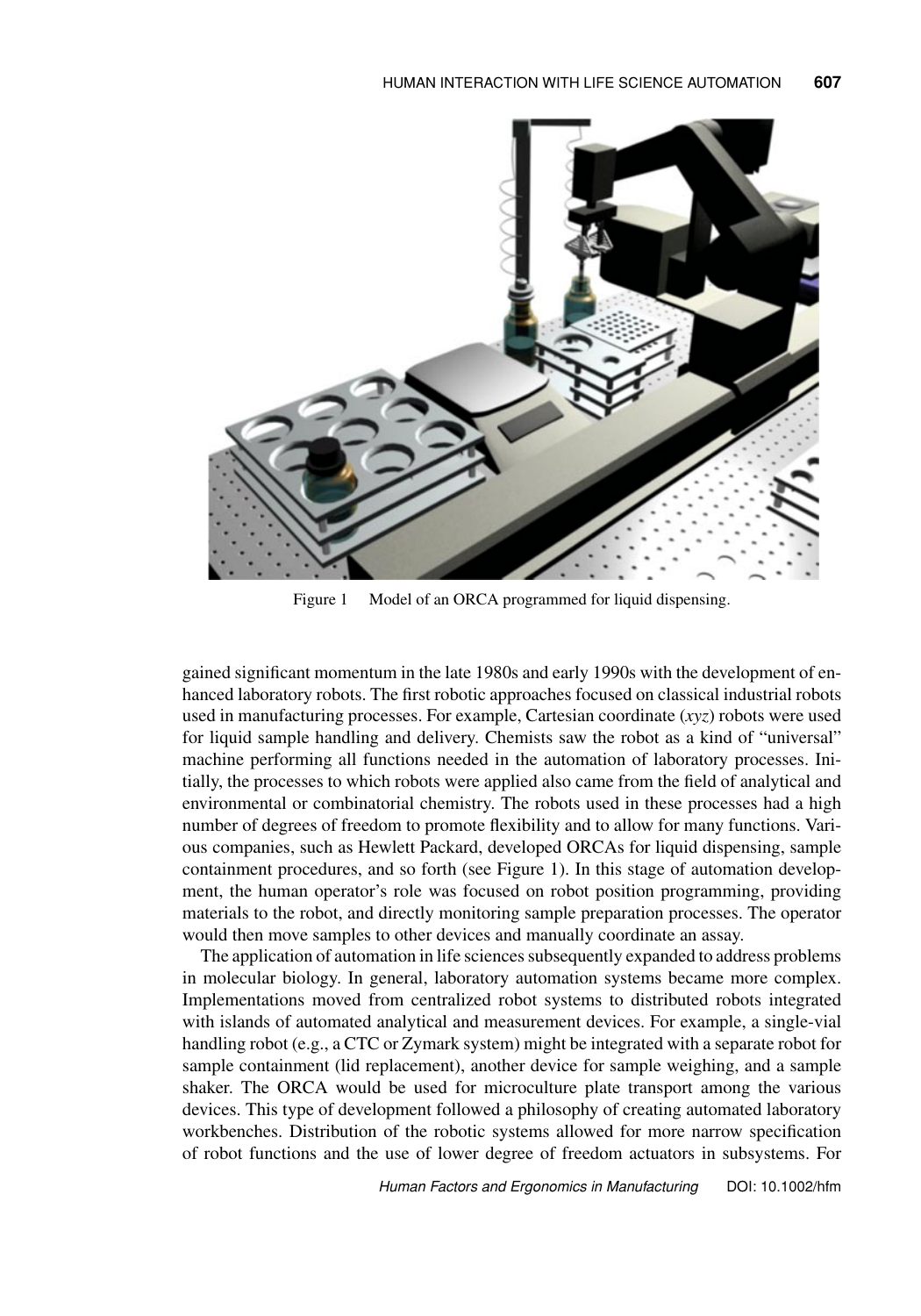

Figure 2 A distributed robot system and laboratory workstations.

example, some robots were used strictly for material transport. The distributed approach to automating laboratory processes was, however, more flexible and easier to adapt to new life science needs.

In contemporary applications of distributed robotics in life science processes, a master robot is integrated with multiple automated analytical and measurement systems allowing for parallel operations and processing of multiple samples simultaneously (see Figure 2). A typical single life science process begins with the delivery of the microplates, chemicals, plate labels, and pipetting consumables to the process line by a human operator. These samples, reagents, plates, and consumables are then distributed to liquid-handling instruments, plate readers, and automated plate handling and storage devices by a material transport robot. The next step in the process is a operator planning and program of the automated screening test protocol using a computer-based "method editor." The specific tasks to be performed by devices and the sequence of the automated devices is programmed, including defining pipetting processes. During the analytical process, the automated devices follow the screening test protocol established by the human operator. The operator performs monitoring of the steps in the automated assay. At the conclusion of the automated process, data files are produced for use in compound screening data analyses. Finally, the operator generates and implements the data analyses using computer-based programs to create reports of the results of the assay for delivery to clients. A flow diagram depicting these steps with the points at which human, computer, or both agents share the task can be seen in Figure 3.

# **3.2. Automation for Multiple Life Science Processes**

The automated laboratory workbench philosophy required a change in software tools for life science processes. In general, software development moved from a sequential coordinateoriented programming philosophy (for single, fixed-location robots) to a scheduled, objectoriented mode of operation (for distributed robot systems), in which automated subsystems were defined as three-dimensional workspaces on an automated workbench. Each workspace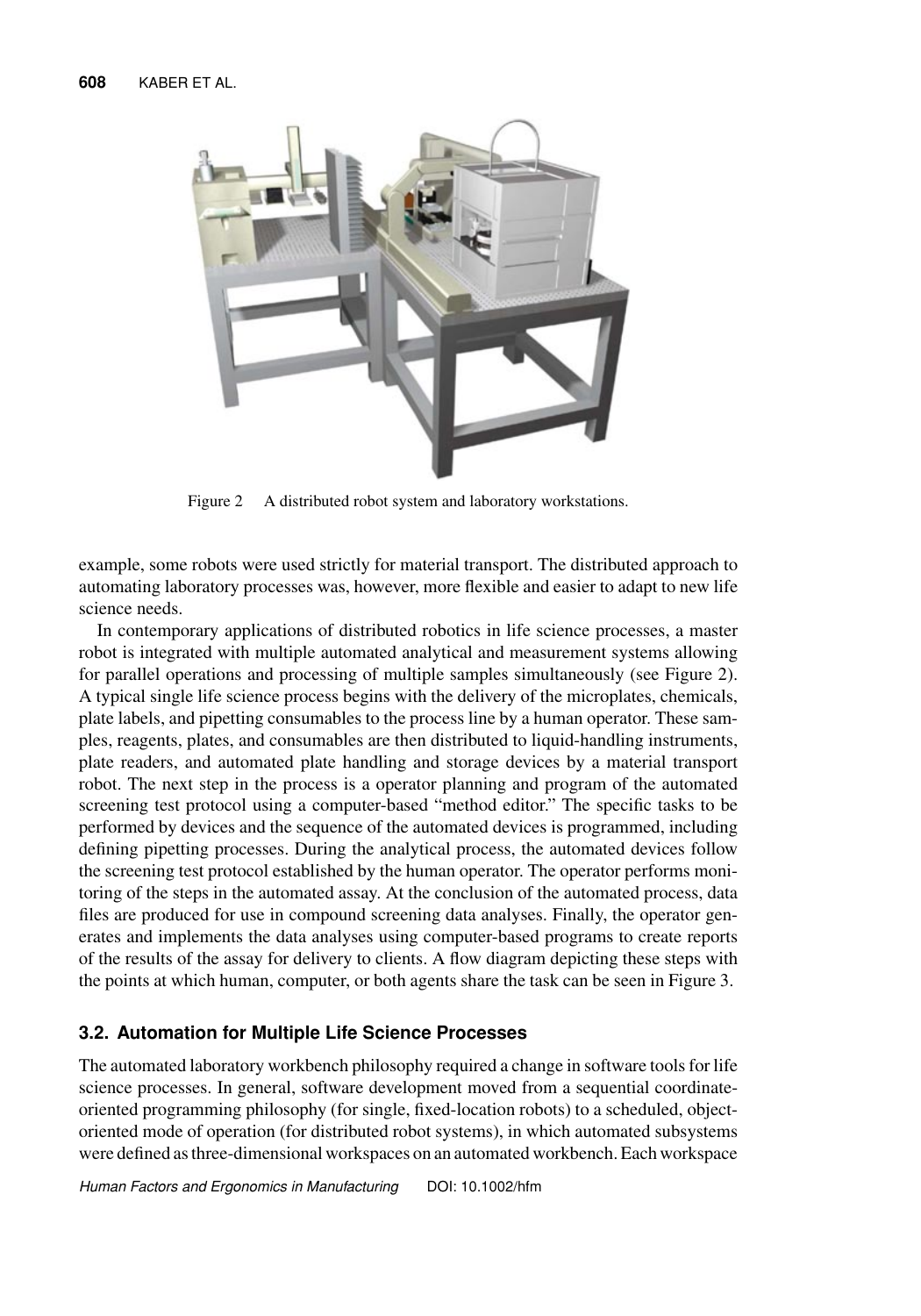

Figure 3 Example single life science process workflow with human and computer roles.

element and, consequently, automated bench had defined material- and information-related input and output functions. This allowed for the development of scheduling systems for LSA, starting with static schedulers and developing into dynamic scheduling modes of operation for contemporary applications. Such tools paved the way for multiple process automation.

As outlined earlier in text, one can consider laboratory automation applications for multiple processes requiring equivalent or different systems to execute equivalent or different workflows. The simplest scenario is graphically portrayed in Figure 4, wherein three processes of equal length, requiring similar automation, are performed simultaneously. Although the devices are the same, the LOA may vary depending on the human and machine function allocation. An example of this might be a single operator monitoring three gas chromatograph systems executing the same processes on similar samples and performing data analyses.

A more complex, multiple process automation scenario would involve different equipment and different methods. A good example system is the use of modular liquid-handling robots (e.g., a CTC HTS device, combining sample preparation and autosampling) for analytical (compound) screening assays. Such devices allow for sample filtration, dilution, agitation, injection, heating, and container washing. A multiple process automation scenario could involve three CTC systems integrated with three different analytical devices, such as a gas chromatograph, a mass selective detector, or atomic emission detector to perform different, required methods. Figure 5 graphically portrays this process scenario. The only constant across processes is the material samples being handled. Otherwise, the systems, LOA, and process workflows, as well as schedules, may all be different. Beyond this, the planning of one process may depend on any other because of the availability of materials, devices, or time.

At this LOA development, a single operator may be tasked with planning the control of all three processes, monitoring the execution of the processes through a LIMS, and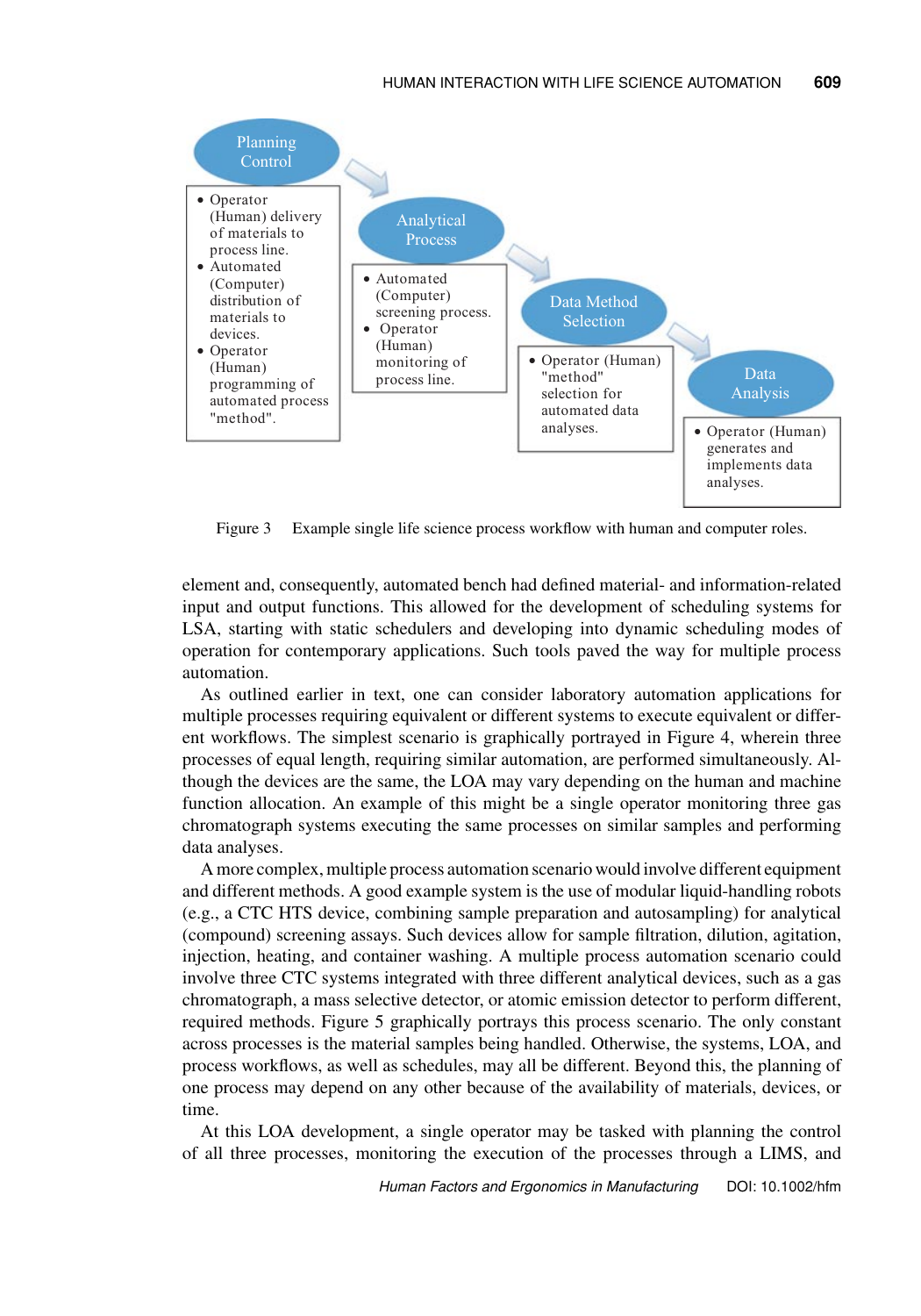

Figure 4 Multiple process automation with equivalent systems and workflows.



Figure 5 Multiple process automation with different systems and workflows. Human Factors and Ergonomics in Manufacturing DOI: 10.1002/hfm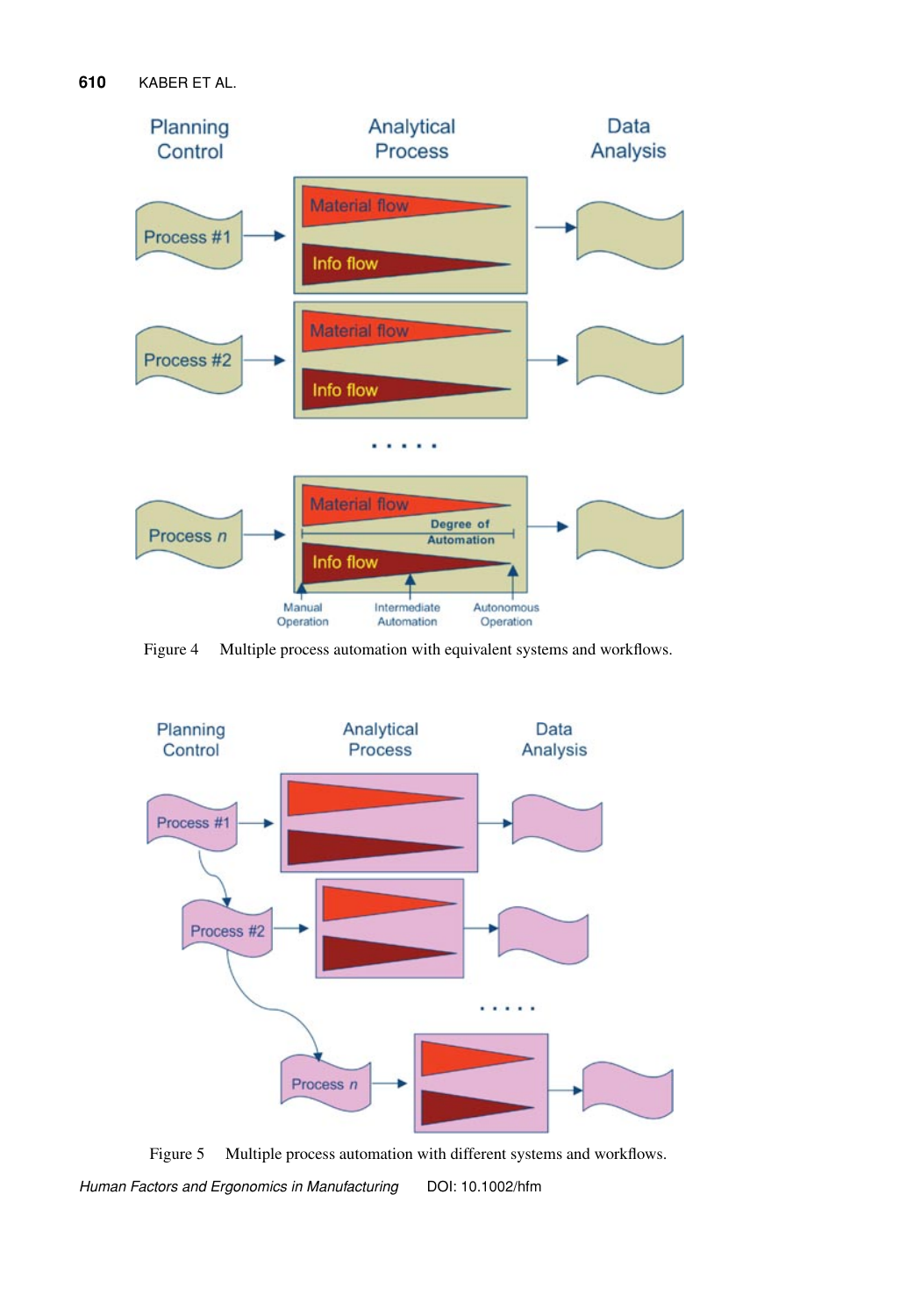performing data analyses. Because the process operations may be staggered, developing an internal schedule to address these functions adds to the operator's workload. Furthermore, the data analyses for each process would need to occur in a sequential manner to identify any abnormal results that would need to be investigated. As the number of lines increases, so would the workload in terms of the data analysis required by the operator.

#### **3.3. Automation for Complex Life Science Processes**

As described, early laboratory automation strategies were defined for robot handling of single samples in sequential operations. The needs of new life science processes, especially for HTS in the field of molecular biology, motivated the development of automated systems for parallel processing of samples using microculture plates with 96, 384, or 1,536 wells. In general, such HTS applications involve small sample volumes but large sample sizes. This development was also motivated by cost criteria. Small volume operation in LSA and highly parallel liquid-handling systems and plate readers allowed for process costs to be dramatically reduced.

In complex automated setups for HTS processes, a single LIMS may be integrated with multiple PCSs that are used to control different processing lines for development of reagents (or reaction technologies), preparation of reactions, test sample preparation, and analysis. All of these processes may be dependent on each other and involve the use of different systems and different operation lengths. Furthermore, it is possible that there may be multiple instances of each type of process occurring in parallel or in a temporally staggered manner. Separate planning and data analysis operations may be part of each instance of a process (see Figure 6).



Figure 6 Complex process automation involving different systems, different processing lengths, and dependence among operations.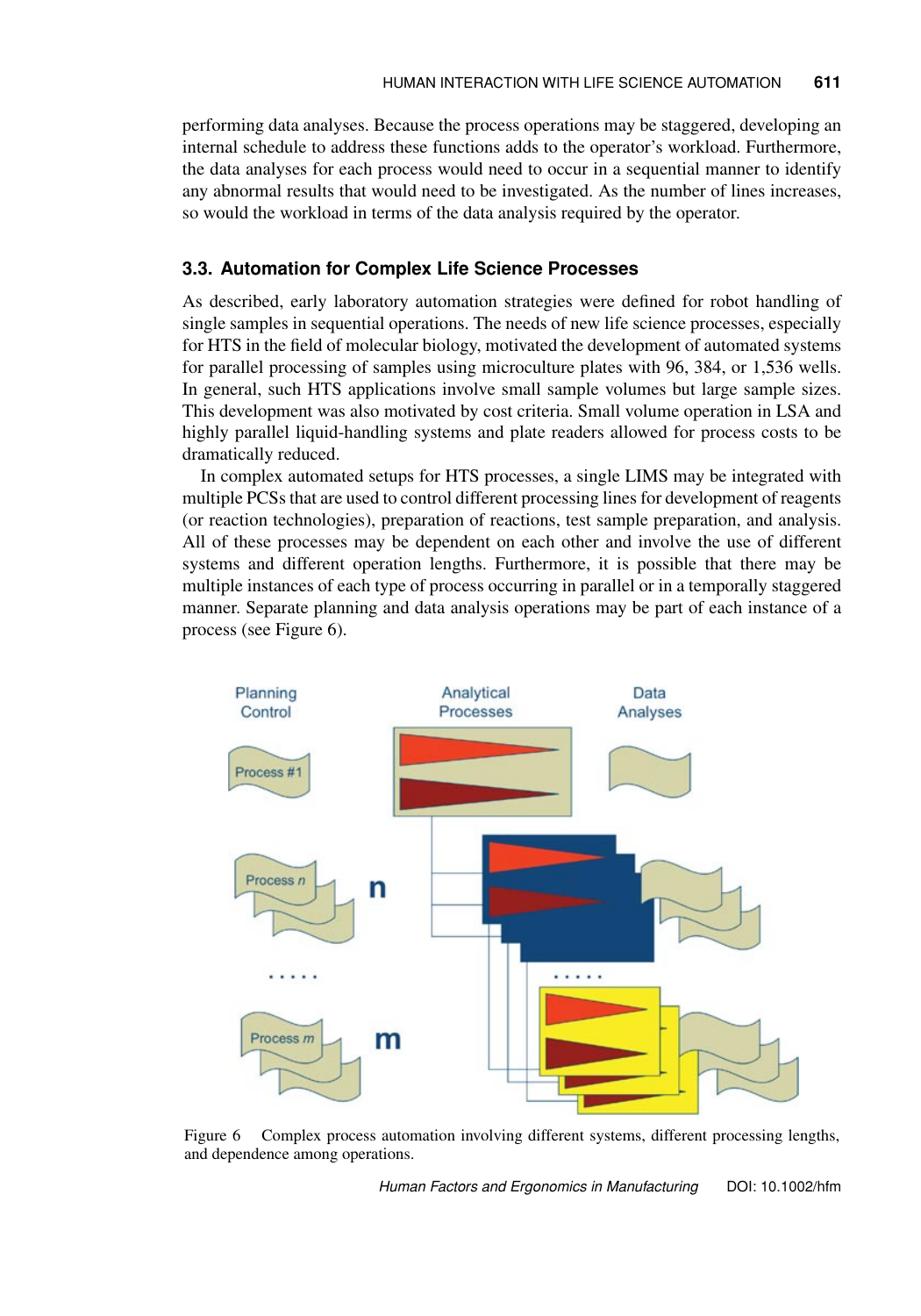

Figure 7 Multiple process operator using LIMS workstation.

This situation can lead to a high workload for operators, who need to maintain awareness of target chemical reactions, monitor ongoing performance of automated devices, communicate with other operators (who may be at remote locations), determine whether the data being generated by various processes are acceptable, and so forth (see Figure 7 for a photo of an example operator workstation). It is not uncommon in current laboratory environments for operators to supervise multiple automated workbenches or compound screening lines simultaneously and to use multiple software applications, as part of a real-time LIMS, and displays. Another general drawback associated with such complex process automation and operator tasking is that, as the number of devices increases, the probability for processing errors also increases. Consequently, human capabilities for detection and diagnosis of faults as well as remediation become more critical. With integrated HTS lines, human planning and supervision of devices is critical to effective process execution. In these scenarios, the planning component of the process requires more attention to maintain individual HTS line efficiency.

# **4. THEORETICAL CLASSIFICATION OF APPROACHES TO LSA AND MODELING OF HUMAN PERFORMANCE IMPLICATIONS**

In this section, we categorize those types of LSAs reviewed according to taxonomies of LOAs. Following this, we provide novel qualitative and quantitative models for prescribing effective LOAs for life science applications. The vast majority of LSA systems in use today can be classified as supervisory control systems. By definition, supervisory control involves human programming of an automated system and continual monitoring of information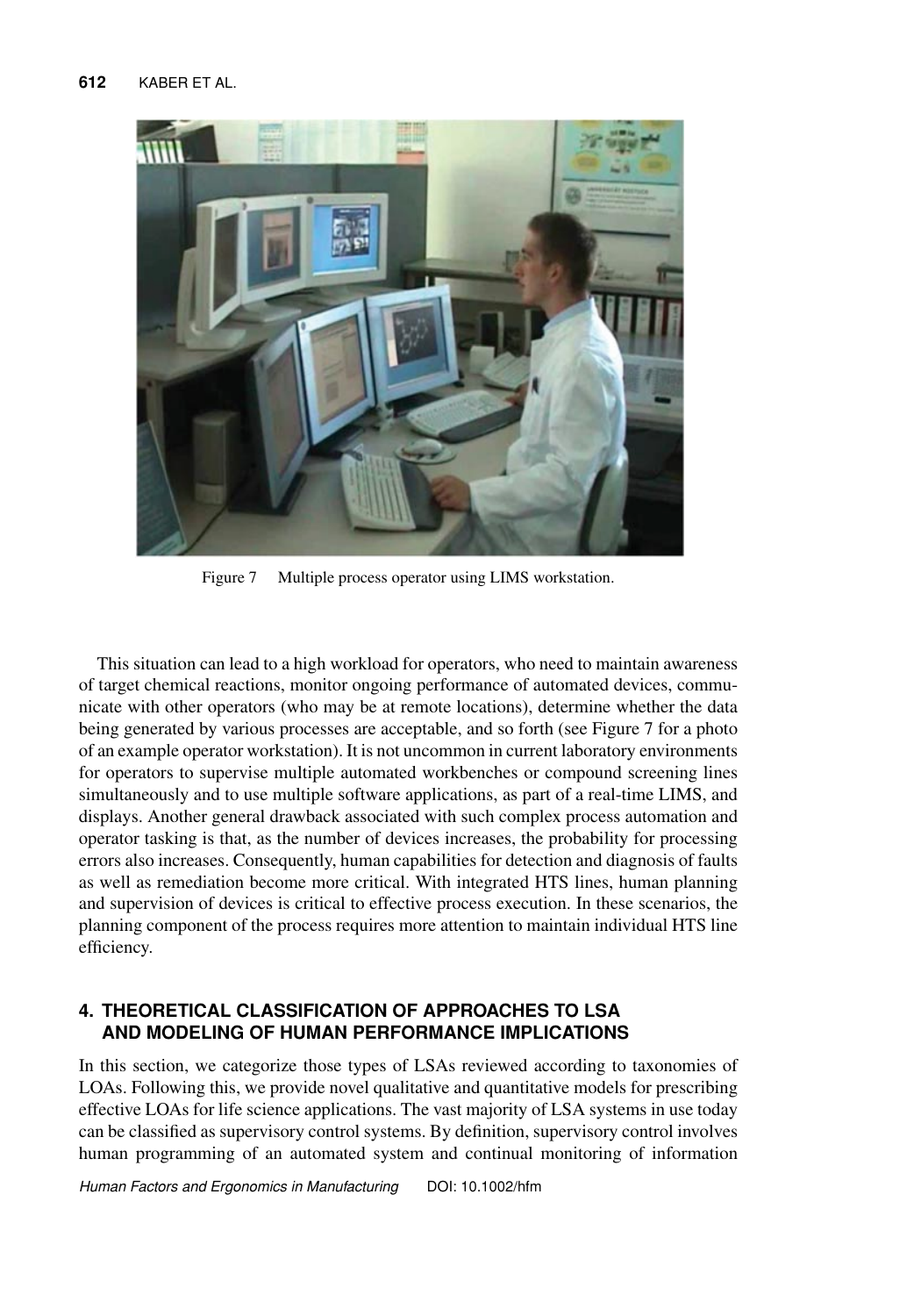from a computer that closes an autonomous control loop in the system (Sheridan, 1992). In any of the taxonomies of automation reviewed earlier in text, this represents a high LOA, just shy of fully autonomous operation. For example, Kaber and Endsley (1997) identify supervisory control as Level 9 in their 10-level taxonomy (see Table 1). Under normal operating conditions, the computer performs all functions while the human monitors. Unfortunately, a number of studies have observed this role to be one to which humans are ill-suited and one that can lead to performance problems, including complacency, vigilance decrements, and loss of SA (e.g., Parasuraman, 1987; Wiener, 1988). Under system failure modes, operators are expected to detect and diagnosis errors, to intervene in the control loop, and to recover and return the system to automation. According to Kaber and Endsley (1997), the system reverts to a decision support mode of automation (Table 1, Level 5) in which the operator and computer jointly monitor system states and generate processing plans; however, the human has the final decision-making authority regarding remedial measures, and the computer implements the selected plan. Unfortunately, the problems in human monitoring under high-level automation may lead to slow error detection and recovery. Empirical research has demonstrated that, when breakdowns occur in supervisory control systems, human performance is better when lower LOAs for information acquisition and control are adopted before critical conditions develop (Sharit, 1984).

Based on the descriptions of the operator roles with complex and multiple life science process automation, these forms of automation can be classified as supervisory control. However, operator functions with single process automation are indicative of a batchprocessing mode of control (Table 1, Level 3) in which the human is responsible for all information-processing functions, save action implementation. Under normal operating conditions, Kaber et al. (2000) found that supervisory control and full automation produced a performance advantage over batch-processing automation as a result of computer control of robot motion in a material handling and inspection task (see Figure 8). Batch-processing modes of automation may be less desirable for LSA applications because operators are required to routinely generate material-processing plans and they may adopt "wait and see" strategies to ensure the success or safety of a plan versus exploiting any advance planning control capability of a system.



Figure 8 LOA vs. job performance (time-to-complete the task). Human Factors and Ergonomics in Manufacturing DOI: 10.1002/hfm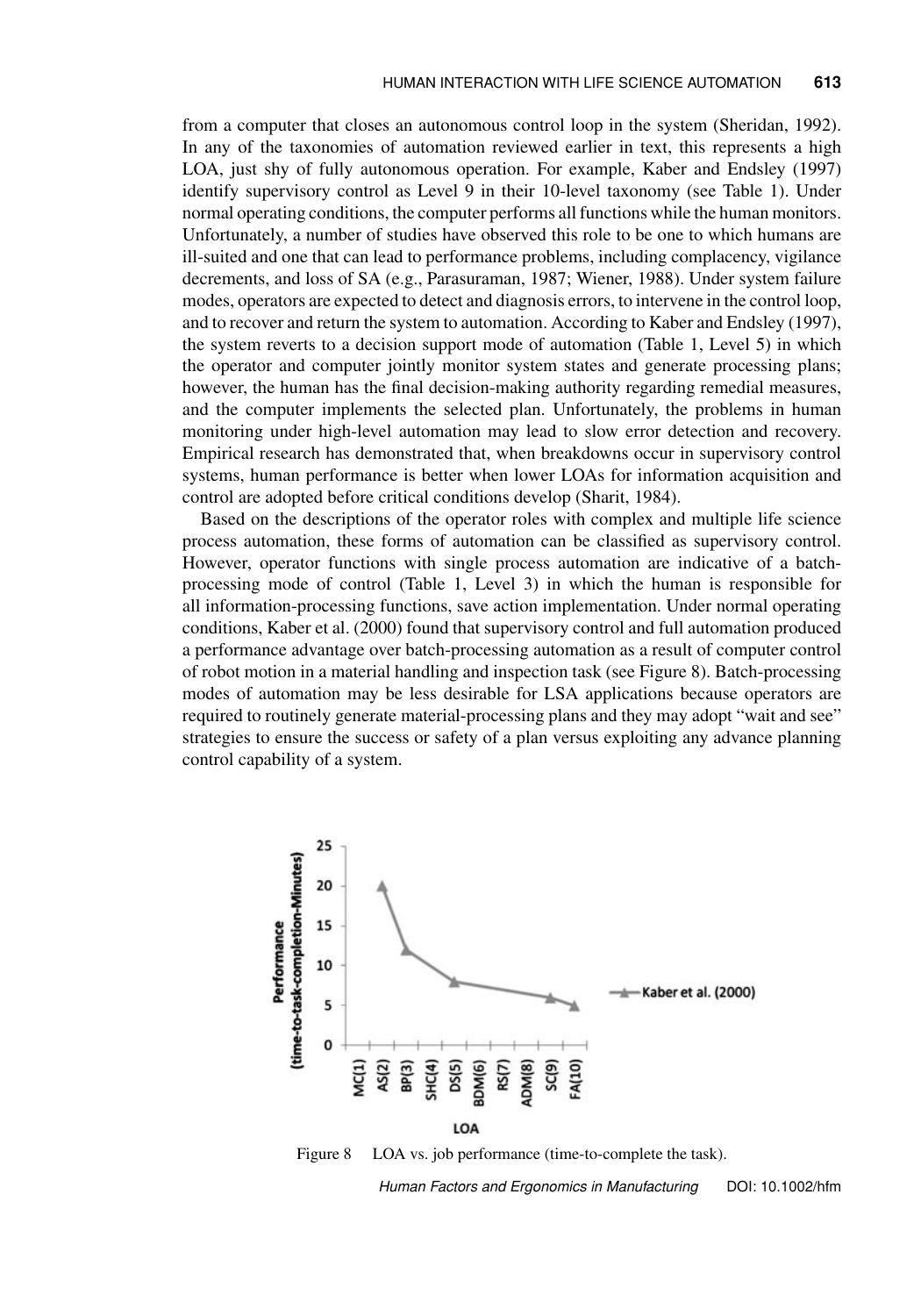

Opposite to this finding, Kaber et al. (2000) found that intermediate LOAs, including batch processing, significantly reduced the occurrence of errors in robot material-handling control, such as collisions with other objects in the work environment or damage to materials, as compared to manual control and full automation (see Figure 9). Intermediate LOAs like batch processing allow for human generation of safe control plans and selection of optimal plans, whereas the complexity of manual control may lead to high workload for operators and errors may simply go undetected or unchecked under high LOAs, including supervisory control and full automation. It is also important to note here that when artificial system errors were introduced into robot material-handling operations, Kaber et al. (2000) found that operators were slower to recover the system if the failure had been preceded by a high LOA versus an intermediate LOA.

In general, these empirical results regarding LOAs for robot control in material-handling operations suggest that a blend of intermediate automation, such as a batch-processing mode, with higher level automation, like supervisory control, throughout life science processes may be used for promoting operator control involvement in preparation for error handling and, at the same time, serve to reduce operator cognitive workload during periods of high demand. Use of these modes of automation to maintain operator involvement in screening or analytical process outcomes and to prevent overload conditions also may lead to increased operator job satisfaction.

#### **4.1. A Qualitative Modeling Approach**

One approach that may be used to define an optimal mode of LSA is to identify the critical operator functions in each type of life science process and the possible LOAs that would serve to promote operator performance. Table 2 presents a prioritization of operator informationprocessing functions for single, multiple, and complex life science processes. For single life science processes, generating (G) and planning the methods for use of analytical devices is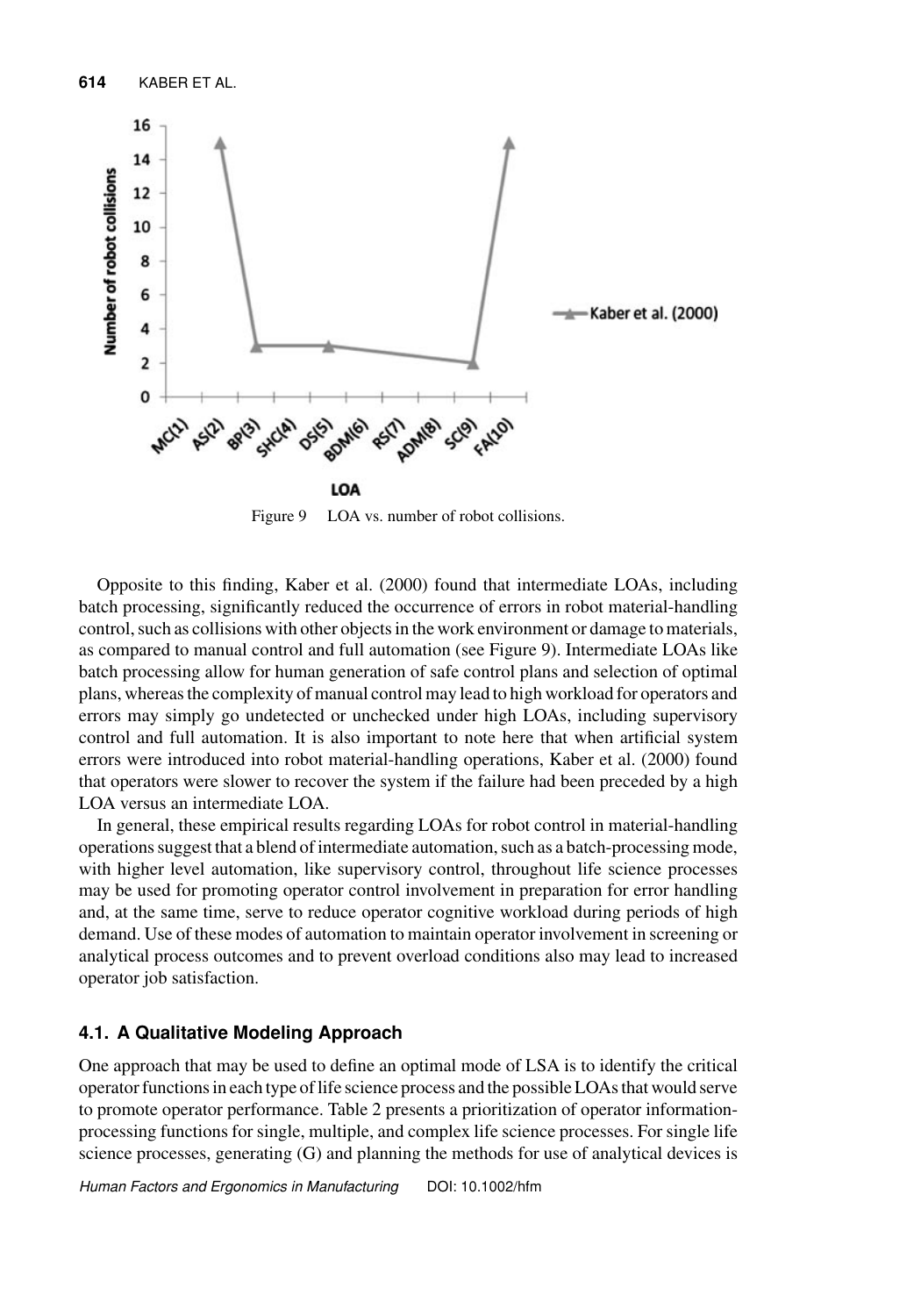| LSA Process Type | <b>Priority Ranking of Critical Functions</b> |     |   |    |
|------------------|-----------------------------------------------|-----|---|----|
|                  |                                               |     |   |    |
| 1. Single        | G                                             | М   | S | GÆ |
| 2. Multiple      | S                                             | G/I | М |    |
| 3. Complex       | G,                                            |     | М | GÆ |

TABLE 2. Rank of Critical Information Processing Functions for Each Type of LSA Process

*Note*. M: monitoring; G: generating; S: selecting; I: implementing.

most important, followed by monitoring (M) analytical processes, selecting (S) programmed methods during analytical processes, and generating and implementing (G/I) data analyses. (Some of the process tasks were found to involve multiple types of functions performed together.) For multiple life science processes, the function of selecting programmed methods during analytical processes is most important, followed by generating and implementing data analyses (in sequence, for multiline setups and error resolution), monitoring analytical processes, and generating and planning methods for analytical processes (in that sequence). The critical function sequence for complex life science processes included generating and planning methods for analytical processes, selecting programmed methods during analytical processes, monitoring analytical processes, and generating and implementing data analyses (including proper follow-up on errors). As can be noted from this analysis, operator planning (generating) and decision making (selecting) are key to all process types.

Based on previous research (Endsley & Kaber, 1999; Kaber et al., 2000; Kaber & Endsley, 2004), we identified the "best" and "worst" LOA conditions for supporting the informationprocessing functions of monitoring, generating, selecting, and implementing in complex systems from a task performance, workload, and SA perspective across different types of tasks. This analysis showed that, for task performance, intermediate-level monitoring automation should be combined with high-level planning, selection, and implementation automation (see Table 3). This combination actually represents a supervisory control LOA, whereas, for reducing workload and improving operator comprehension on system states,

| Human Performance<br>Criteria |                                  | Allocation of IP Functions             |                       |                                      |                       |  |
|-------------------------------|----------------------------------|----------------------------------------|-----------------------|--------------------------------------|-----------------------|--|
|                               |                                  | Monitoring                             | Generating            | Selecting                            | Implementing          |  |
|                               |                                  | 1. Task performance Intermediate (H/C) | High (C)              | High (C)                             | High (C)              |  |
|                               | 2. Workload                      | Intermediate<br>(H/C)                  | Intermediate (H/C)    | Intermediate/<br>High $(H/C$ or $C)$ | High (C)              |  |
|                               | 3. System state<br>comprehension | Intermediate (H/C)                     | Intermediate<br>(H/C) | Intermediate/<br>High $(H/C$ or $C)$ | High (C)              |  |
|                               | 4. System state<br>projection    | Intermediate (H/C)                     | High (C)              | Intermediate (H/C)                   | Intermediate<br>(H/C) |  |

TABLE 3. Optimal Function Allocations Based on Various Response Measures

*Note*. H: human; C: computer.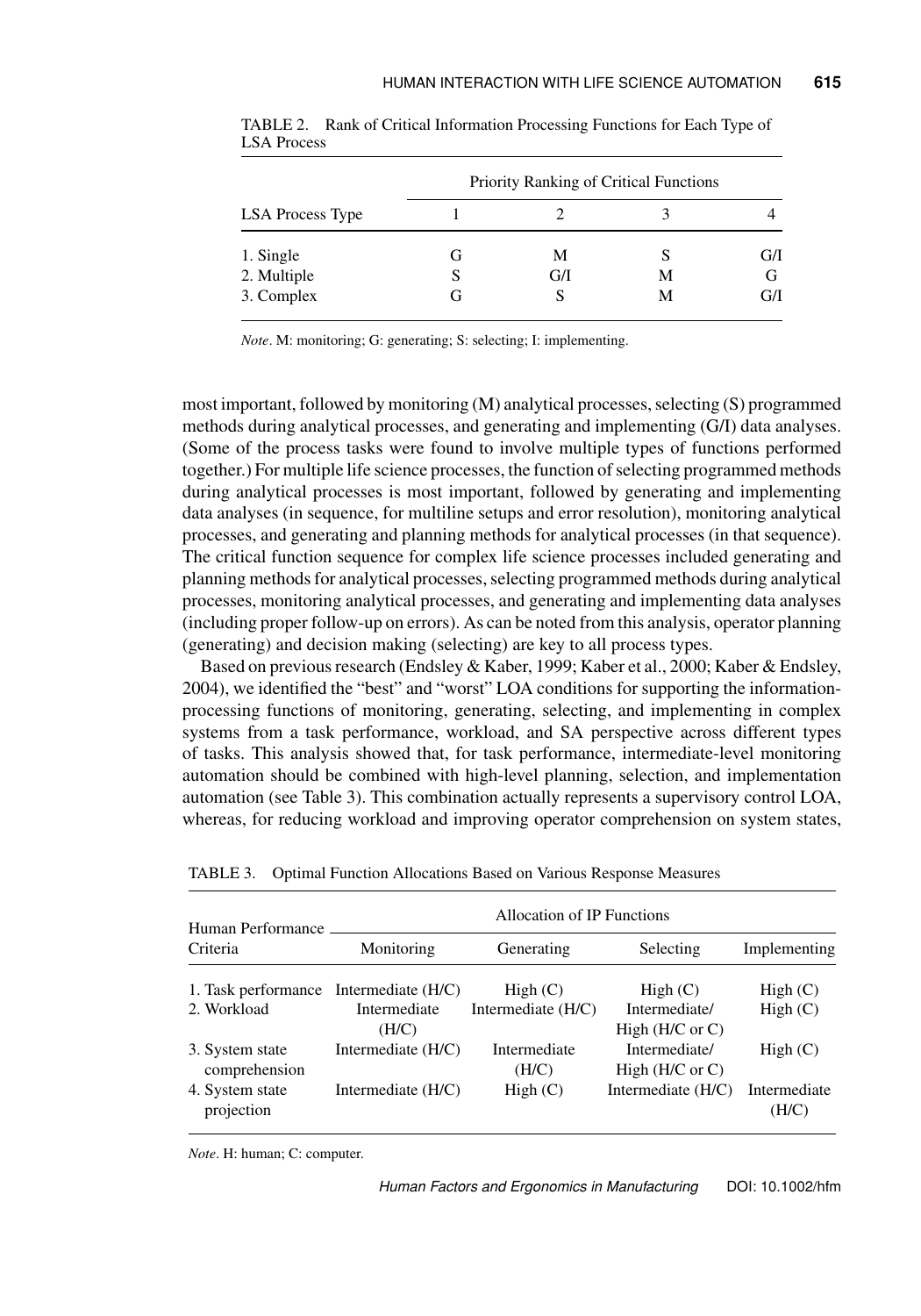intermediate-level monitoring and generating/planning automation should be combined with intermediate- to high-level selection automation and high-level implementation automation. These combinations are closest to Blended Decision Making (LOA 6) and Automated Decision Making (LOA 8) in Kaber and Endsley's (1997) taxonomy of automation. Similar results were obtained for operator system state projection. In general, intermediate-level monitoring and implementation automation should be combined with high-level generating and low-level selection automation to improve system state projections. However, there is no LOA explicitly defined in Kaber and Endsley's taxonomy that exactly matches this combination.

These analyses lead to the following LOA recommendations for single, multiple, and complex life science processes. In the single process scenario, to support task performance, the generating function should be allocated to computer control (as in Kaber and Endsley's LOA 7 or 9). The monitoring and selection functions should be shared between human and computer to reduce operator workload and promote process comprehension (as in LOA 6). Finally, to support all aspects of human performance, the implementation function also should be allocated to computer control (as in LOAs 5 through 9). In summary, it can be interpreted that the LOA required for single process LSA may be between LOA 6 and 7 in Kaber and Endsley's taxonomy.

With respect to multiple process scenarios, the recommend function allocations are as follows. To reduce operator workload and promote process comprehension, the selection function should be either shared between human and computer or allocated to computer control (as in Kaber and Endsley's LOAs 6, 8, and 9). As with the single process automation, to support all aspects of human performance, the implementation function also should be allocated to computer control (as in LOAs 5 through 9). However, the monitoring and generating functions both should be shared between human and computer to reduce operator workload and promote system status comprehension (as in LOAs 4, 5, 6, and 8). In summary, it can be interpreted that LOA 6 (Blended Decision Making) may be a superior LOA for controlling multiple life science processes.

Finally, concerning complex life science processes, the generating and monitoring functions should be shared between human and computer to limit operator load and maintain process comprehension (as in Kaber and Endsley's LOAs 4, 5, 6, and 8). Similar to multiple process automation, the selection function should be shared between human and computer or allocated to computer control (as in Kaber and Endsley's LOAs 6, 8, and 9) to manage operator load and promote SA. Lastly, the implementation function should be under computer control (as in LOAs 3, 5, and 9) to support all aspects of operator performance. In summary, for complex life science systems, LOA 8 (Automated Decision Making) may be superior from an operator perspective.

#### **4.2. A Quantitative Modeling Approach**

Although using taxonomies of LOAs and making theoretical classifications of real-world system configurations may be a viable approach toward optimizing process automation, it may lack the quantitative rigor necessary for some system design processes. In general, there is a need for structured automation analysis tools to support designers in deciding on the degree of automation to introduce into a system (Haight, 2007). With this in mind, we also formulated a modeling approach that produces quantifiable results for specific forms of automation and allows for objective comparisons to be made. This type of modeling approach may be useful in the LSA domain and essential to expansion of the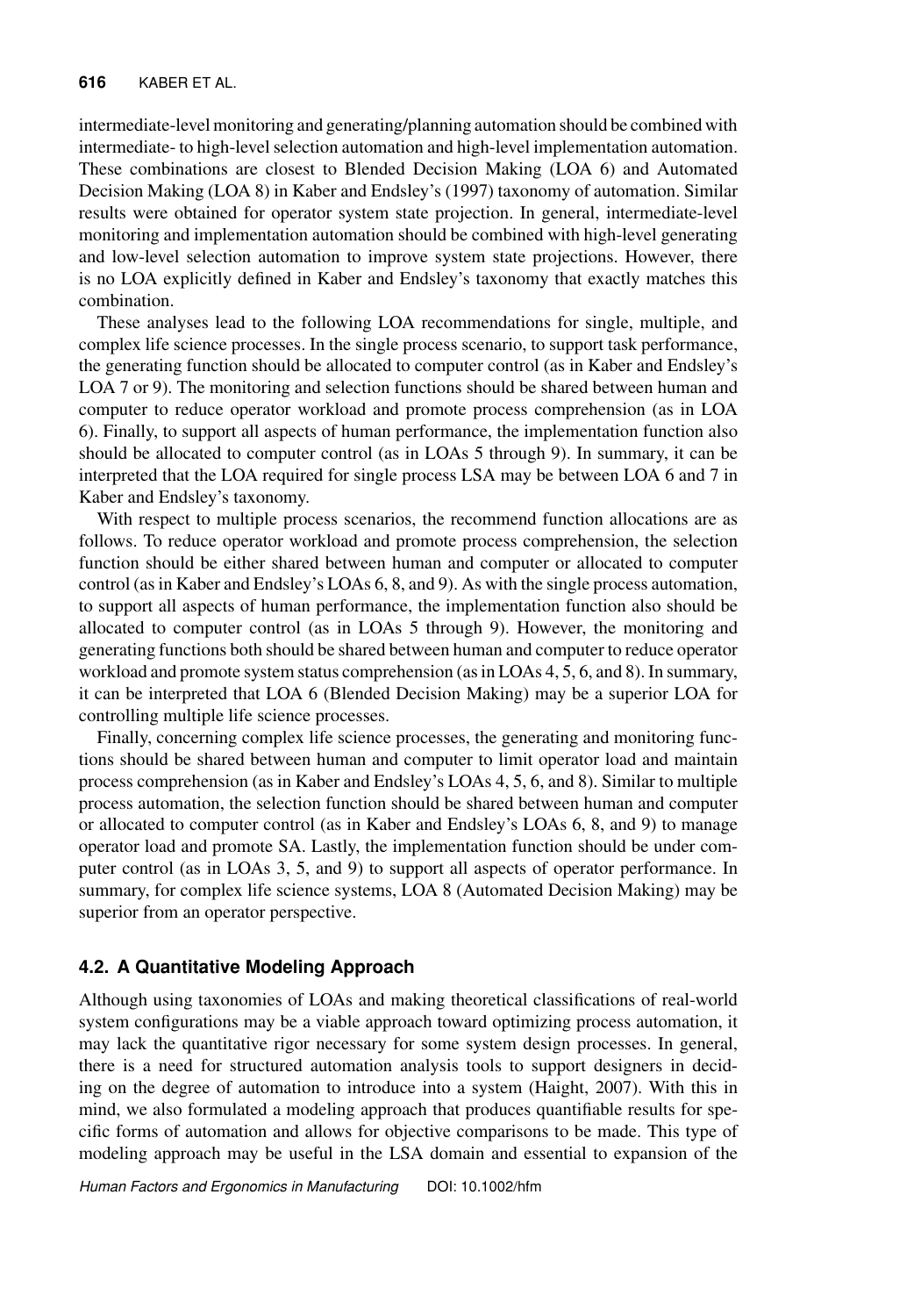concept of LOAs, in general, from simple to complex systems, involving multiple process control.

Based on the previous theoretical research and empirical studies (Kaber et al., 2000; Parasuraman et al., 2000), we developed a general automation cost function integrating variables for assessing LOAs in terms of human performance consequences, including perceived mental workload, SA, complacency and skill degradation, as well as outcomes and errors. The equation for a simple system may be formulated as follows:

$$
Min \quad Y = X_1(MWL_{(i)}) - X_2(SA_{(i)}) + X_3(C_{(i)}) + X_4(SD_{(i)}) - X_4(P_{(i)}) + X_5(E_{(i)}),
$$

s.t.

 $MWL_{(i)}$  < Mental workload (overload) threshold for an operator,

 $SA(i)$  *>* Minimum functional level of SA for an operator,

 $C_{(i)}$  < Complacency threshold for an operator,

 $SD(i)$  < Skill degradation threshold for an operator,

 $P(i)$  *>* Minimum acceptable level of performance for an operator, and

 $E(i)$  < Maximum acceptable number of errors for an operator.

Where

Y is the overall automation cost,

*MWL*(*i*) is perceived mental workload at the *i*th LOA of the target system.

 $SA(i)$  is operator situation awareness,

 $C_{(i)}$  is the level of operator complacency,

 $SD(i)$  is the level of skill degradation,

 $P_{(i)}$  is the level of operator output (e.g., number of tasks completed),

 $E_{(i)}$  is number of errors committed by an operator, and

 $X_1, X_2, X_3, X_4, X_5$  and  $X_6$  are weights for the *MWL*, SA, C, SD, P, and E variables.



Figure 10 Profile of overall automation cost for deciding on an optimal LOA. Human Factors and Ergonomics in Manufacturing DOI: 10.1002/hfm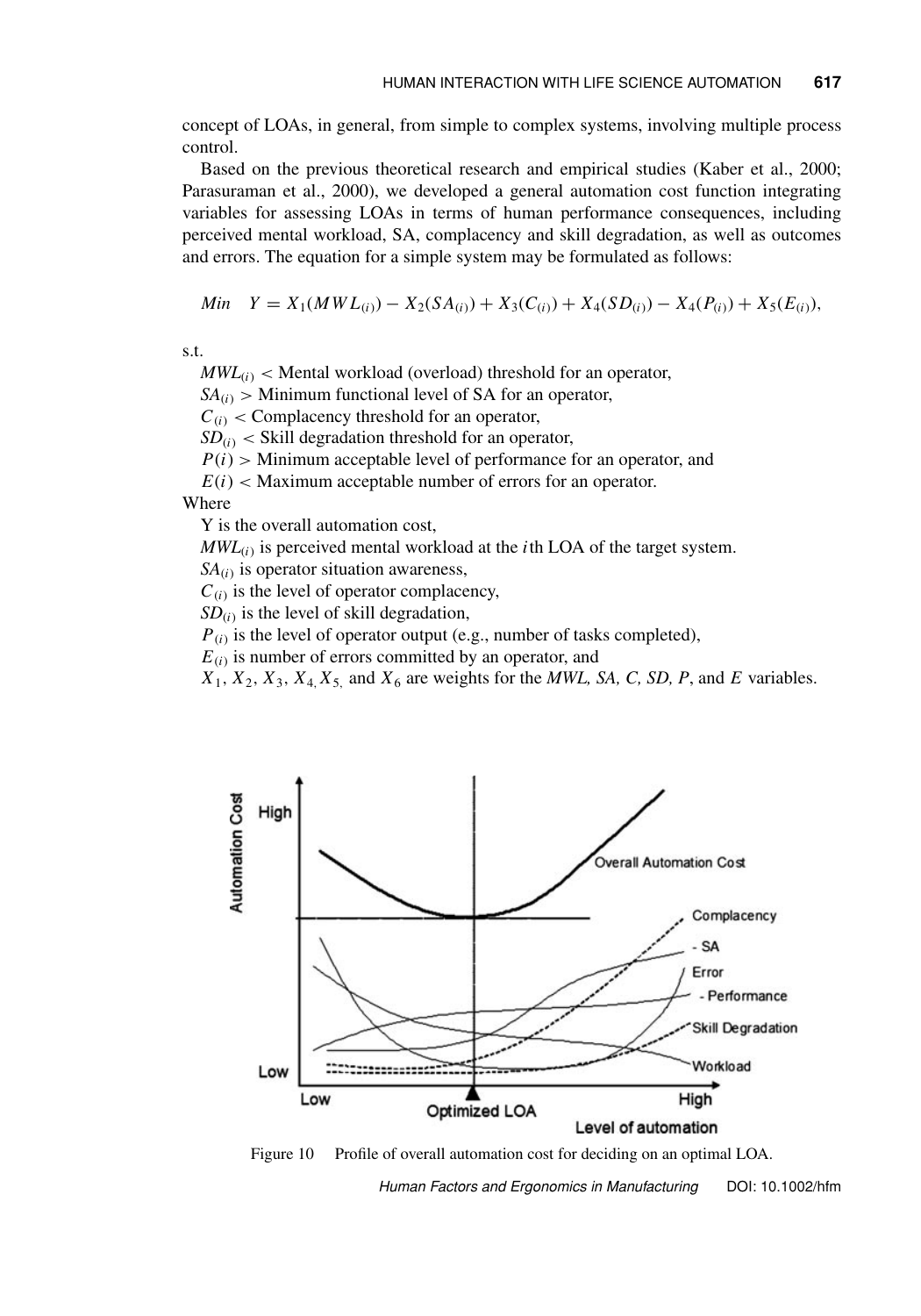The formulated function can be evaluated for design utility by applying it to data from previous empirical studies. Figure 10 shows trends for various human performance measures across levels of system autonomy from low to high. The trends for mental work load, SA, performance, and number of errors (solid lines) were taken from Kaber et al. (2000) results. The trends for complacency and skill degradation (dotted lines) were inferred from Parasuraman et al. (2000) observations. The overall automation cost is plotted in the upper portion of the figure and integrates the trends on all variables presented in the lower portion of the figure. It should be noted that operator SA and performance have a negative effect on the automation cost function (see formulation that appears earlier in text), and hence the responses were drawn in a reverse manner in the figure (e.g., high SA under high automation). That is, higher SA and performance are desirable in system operation, whereas all other variables should be minimized.

In the figure, the overall automation cost has a U shape and a minimum point. This demonstrates that an optimal intermediate LOA can be identified for system design from an operator perspective. Of course the exact minimum point is dependent on the type of system being analyzed and the weights assigned to the various human performance variables in the cost function. Even though the graph and overall cost were roughly drawn in this analysis without specific weights for variables, the mathematical approach for finding an appropriate LOA produces outcomes in line with the results of the Kaber et al. (2000) study (asserting that low and intermediate LOAs may not only be useful, but preferable).

As life science applications may be complex, including different processes and systems, the new automation model may require additional dimensions. Consequently, the model can be expanded for complex systems as follows:

Min 
$$
Y = \sum_{j=1}^{n} \sum_{k=1}^{m} [X_1(MWL_{(i)(j)(k)}) - X_2(SA_{(i)(j)(k)}) + X_3(C_{(i)(j)(k)}) + X_4(SD_{(i)(j)(k)}) - X_4(P_{(i)(j)(k)}) + X_5(E_{(i)(j)(k)})]
$$

s.t. same constraints as described for the simple model, where  $i$  is the LOA  $(1 \text{ to } 10)$ ,

*j* is the number of processes ( $j = 1, 2, \ldots n$ ), and *k* is the number of systems  $(k = 1, 2, \ldots m)$ .

In general, it may be challenging for designers to define each coefficient and weight for the human performance variables in this model for application to complex systems. We propose that the coefficients and weights be identified through a series of empirical studies (e.g., regression modeling). In addition, any fully specified model should be validated with real system performance data to ensure a reliable basis for automation decision making in simple and complex systems with multiple processes.

Once a quantitative model is specified, it can be used to determine the optimal LOA and associated function allocations between human and/or computer for target systems by predicting automation costs based on human performance data. In this regard, it may be challenging to measure some aspects of human performance. In particular, methods for measuring the degree of operator complacency and skill degradation should be identified. Operator complacency can be regarded as the level of operator lack of suspicion on the state of automation. Thus, complacency can be determined based on comparison of actual performance results with operator subjective ratings. Skill degradation can be quantified in terms of time to error recovery following an automation failure (Parasuraman et al., 2000)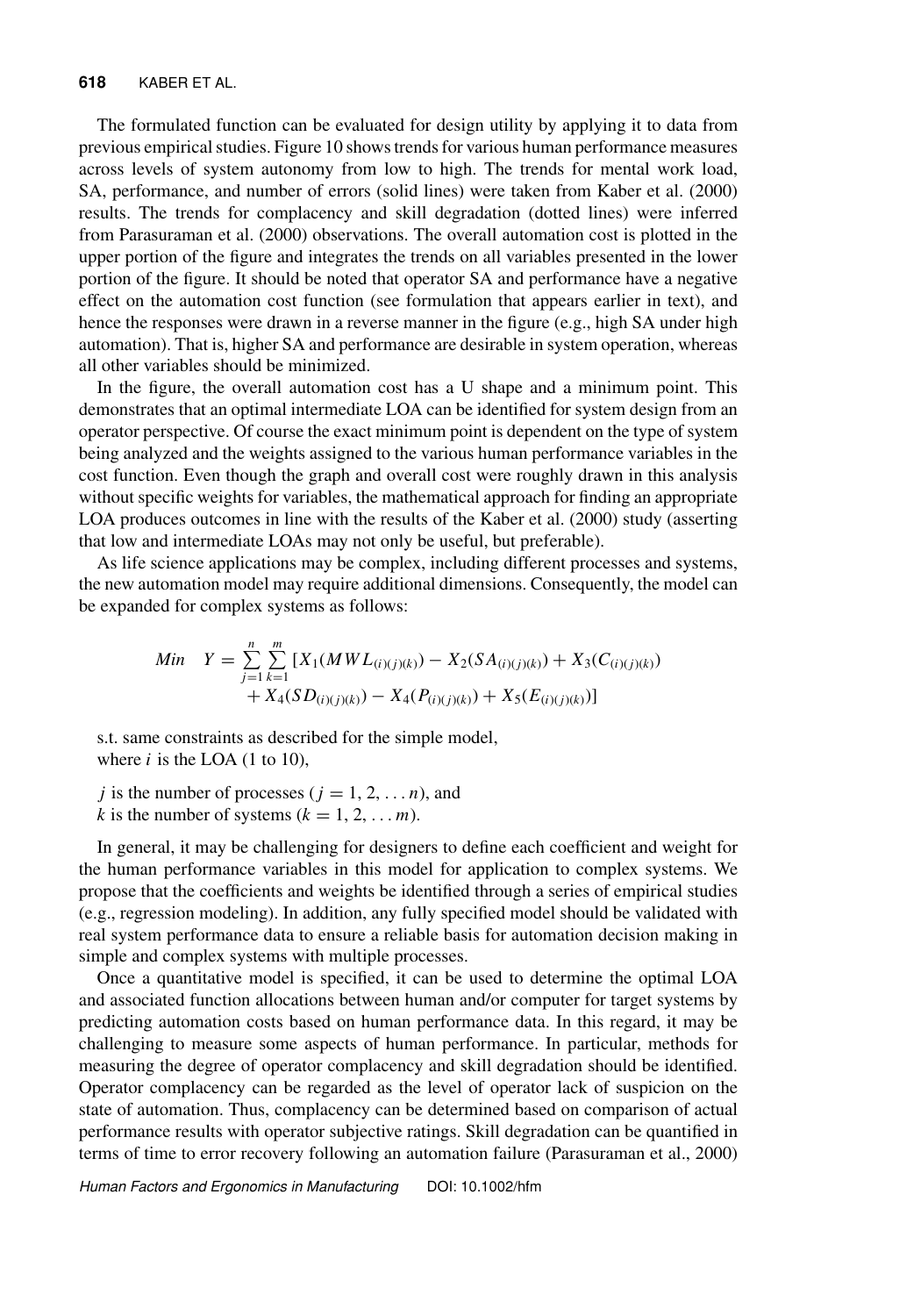or time for mental reorientation to an automation state change in using an adaptive system. To develop a practical automation cost model, the level of skill degradation can be measured by collecting empirical data of manual skill decrements for error recovery or reorientation over time. Applicable measures of SA, system output, and errors may already exist and have been frequently used in the other domains.

We have developed this quantitative model of automation considering life science systems; however, the model may be limited in application to other types of systems with different characteristics and demands on human operators. Use of such a model will ultimately provide more systematic insight into the effects of various LOAs on complex system performance than a qualitative modeling approach may afford.

## **5. CONCLUSION AND FUTURE RESEARCH**

The life sciences domain presents complex applications for robotics and automated measurement technologies. Existing automation strategies have been motivated by high demands for new drug development processes and the need for high volume screening analytics and screening of molecular reactions. The historical approaches to LSA have been largely technology centered and have, to some extent, overlooked major changes in the roles of human operators and the potential implications of automation on human performance, as discussed by Parasuraman et al. (2000).

Future research needs regarding life science process design concern achieving even higher degrees of parallel operation and lower sample volumes while maintaining accuracy and speed in analytics and/or screening. For example, dynamic operation scheduling capabilities need to be developed for process control to facilitate maximum automated device utilization in real time. This may be critical for laboratories that are under high demands for screening results. Beyond this, there is a need to establish a strategy for dynamic scheduling in multiprocess scenarios and resource management.

In specifying new LSA strategies, like this, there is a need for application of HCA theory and modeling approaches to promote design for safe and effective system operations as well as the quality of operator work life. Empirical investigations should be conducted to classify new forms of LSA in terms of existing theories and to assess human performance consequences of specific automation designs in terms of errors, workload, and SA. In addition, qualitative and quantitative modeling approaches, such as those presented earlier in this article, should be applied for projecting the implications of specific forms of automation on operator performance. Recommendations of design guidelines for new system functions allocation schemes should be made to optimize human and machine performance. This approach could also be extended to other domains requiring strategic function allocation between humans and automation in complex systems control, such as nuclear power plant processes and air traffic control systems.

Another method for dealing with automation usability issues in the life sciences domain is to attempt to optimize human interface design. For example, user-friendly devices and integrated data management capabilities, based on LIMS, are needed to support operator tracking of high numbers of samples during methods. Also, such capabilities are needed for process data visualization and analysis, particularly in HTS applications. The human interfaces as part of contemporary LSA systems need to facilitate operator method programming, monitoring of automated device states, resolution of system faults, and collection, inspection, and storage of process data. Several commercial software manufacturers have developed applications for automated method programming (e.g., the SAMI®); Beckman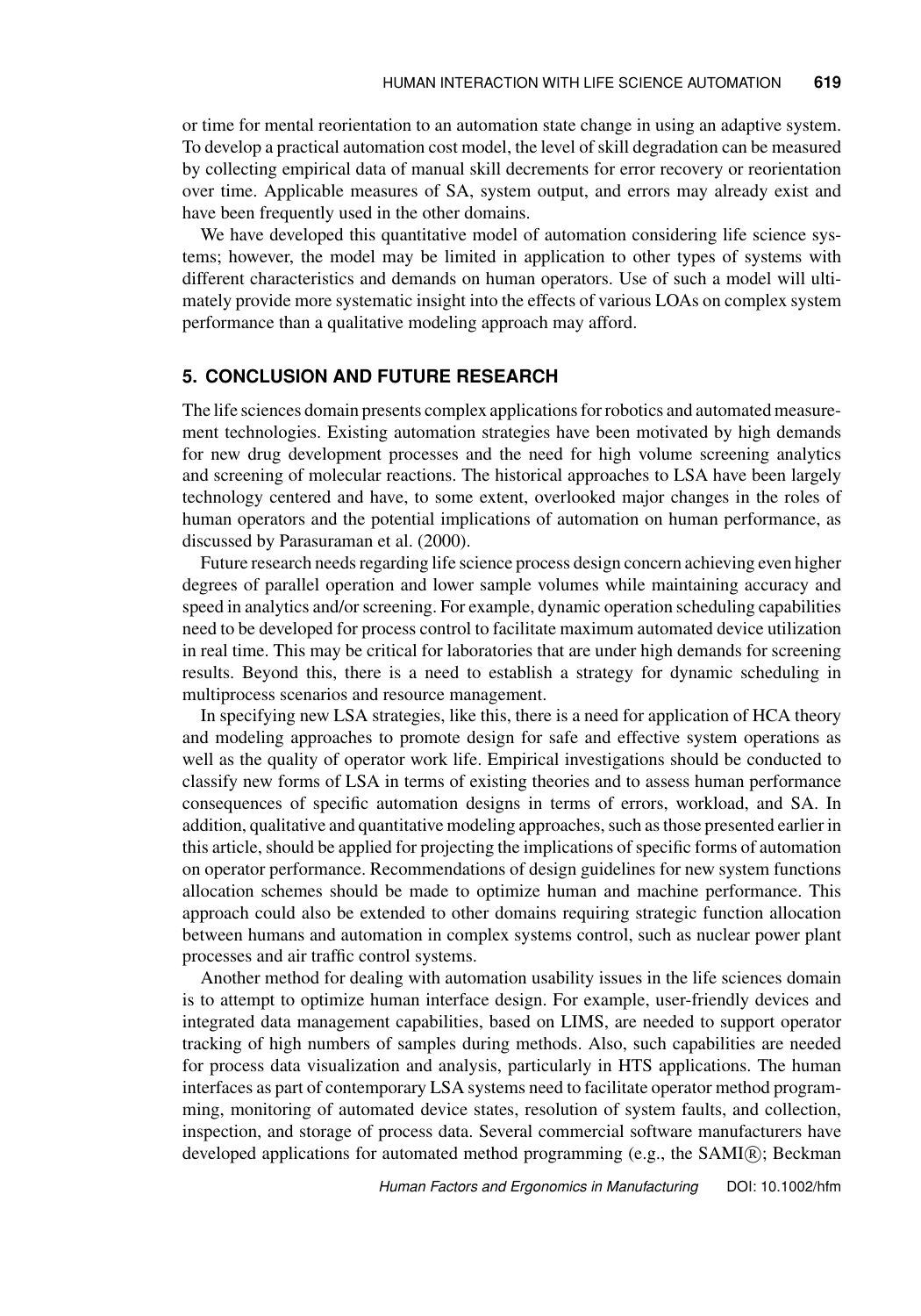Coulter, Fullerton, CA). This software allows a biochemist to develop graphical models (resembling flow charts) of chemistry or biological experiments to be conducted using integrated robotic and automated systems. The main design issue with such software is that programming is focused on selecting and setting device parameters for processes versus describing the experimental processes and relying on the system to identify appropriate equipment and settings for execution. For some biochemists, this approach to method programming may be less intuitive than benchtop process specification. There is a need for human factors research to develop new human–machine control interfaces for contemporary LSA that are focused on operator specification and management of processes versus devices. Some progress has been made already in this area (e.g., Kaber, Segall, & Green, 2007) through the use of metaphor-based interface design for HTS systems. Beyond this, there is a need to develop interfaces that provide the right information to operators at the right time to reduce the number of displays that must be used and to monitor workload. Additional research is needed in this area to prototype and test interfaces for human performance improvements. As with new forms of automation, recommendation of design guidelines for new LSA interfaces should also be developed.

# **ACKNOWLEDGMENT**

This research was supported by a National Science Foundation (NSF) Information Technology Research Grant (no. 046852). Ephraim Glinert was the technical monitor for the NSF. The views and opinions expressed in this article are those of the authors and do not necessarily reflect the views of the NSF. We thank the Center for Life Sciences Automation at the University of Rostock for supporting this research through access to HTS systems allowing for our understanding of current strategies in LSA and projection of future approaches.

# **REFERENCES**

- Endsley, M. R. (1987). The application of human factors to the development of expert systems for advanced cockpits. Proceedings of the Human Factors Society 31st Annual Meeting (pp. 1388– 1392). Santa Monica, CA: Human Factors and Ergonomics Society.
- Endsley, M. R., & Kaber, D. B. (1999). Level of automation effects on performance, situation awareness and workload in a dynamic control task. Ergonomics, 42(3), 462–492.
- Endsley, M. R., & Kiris, E. O. (1995). The out-of-the-loop performance problem and level of control in automation. Human Factors, 37(2), 381–394.
- Entzian, K., Allwardt, A., Holzmuller-Laue, S., Junginger, S., Roddelkopf, T., Stoll, N., & Thurow, K. ¨ (2005). Automationslösungen für biologische und chemische Screeningverfahren. In Proceedings GMA-Kongress "Automation als Interdisziplinäre Herausforderung" (pp. 235–242). Baden-Baden, Germany, June 7–8.

Haight, J. M. (2007). Automated Control Systems. Professional Safety, May, 20–27.

- Kaber, D. B., & Endsley, M. R. (1997). The combined effect of level of automation and adaptive automation on human performance with complex, dynamic control systems. In Proceedings of the 41st Annual Meeting of the Human Factors and Ergonomics Society (pp. 205–209). Santa Monica, CA: Human Factors and Ergonomics Society.
- Kaber, D. B., & Endsley, M. R. (2004). The effects of level of automation and adaptive automation on human performance, situation awareness and workload in a dynamic control task. Theoretical Issues in Ergonomics Science, 5(2), 113–153.
- Kaber, D. B., Onal, E., & Endsley, M. R. (2000). Design of automation for telerobots and the effect on performance, operator situation awareness and subjective workload. Human Factors & Ergonomics in Manufacturing, 10(4), 409–430.
- Kaber, D. B., & Riley, J. (1999). Adaptive automation of a dynamic control task based on secondary task workload measurement. International Journal of Cognitive Ergonomics, 3(3), 169–187.